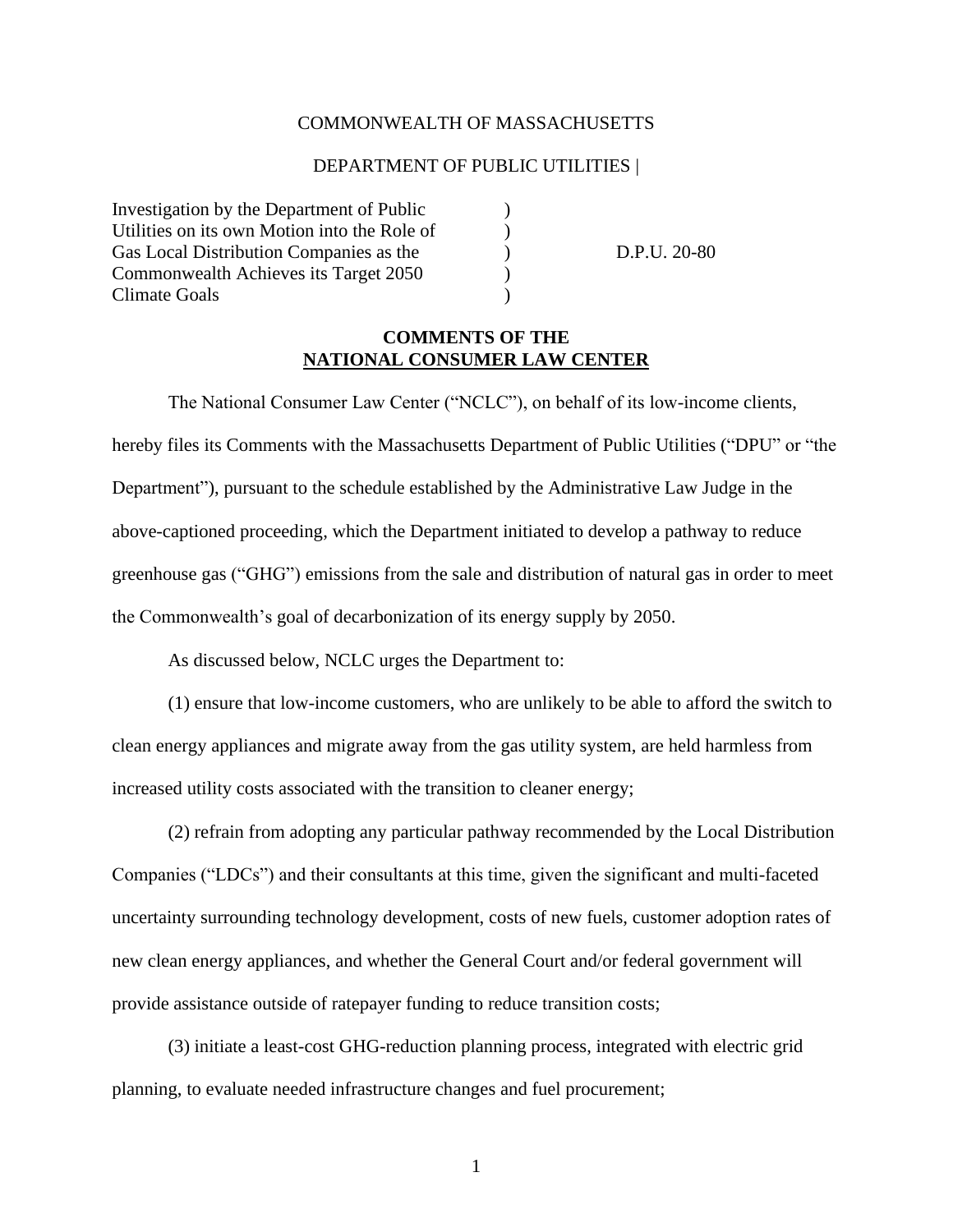(4) re-evaluate the necessity of the existing Gas System Enhancement Plan ("GSEP") tariff, which adds significant costs each month and for the foreseeable future to gas customer bills; and

(5) reject the Local Distribution Companies' ("LDCs")<sup>1</sup> requested approval of a new Net Zero Enablement Plan Model Tariff ("Net Zero Tariff"), and other cost recovery proposals (in addition to the GSEP), which would enable unlimited spending on vaguely identified "transition costs" and place all financial risk associated with the transition to clean energy on ratepayers.

In support of these Comments, NCLC states as follows:

#### **I. Background**

On June 4, 2020, the Massachusetts Attorney General's Office ("AG") filed a petition seeking a Department investigation, pursuant to the DPU's authority under Mass. Gen. Laws Ch. 164, §§ 76, 105A, into the impact on the continuing business operations of local gas distribution companies as Massachusetts works to achieve its target  $2050$  climate goals.<sup>2</sup> As noted in the AG's Petition, the Commonwealth's current end goal is to reduce greenhouse gas ("GHG") emissions by 85 percent below the 1990 baseline emission level by 2050, with intermediary goals set for 2020 (25 percent reduction) and 2030.<sup>3</sup> In its petition, the AG offered a proposed

<sup>&</sup>lt;sup>1</sup> The LDCs consist of The Berkshire Gas Company, Eversource Gas Company of Massachusetts and NSTAR Gas Company, collectively d/b/a Eversource Energy; Fitchburg Gas and Electric Light Company d/b/a Unitil; Liberty Utilities (New England Natural Gas Company) Corp. d/b/a Liberty; and Boston Gas Company d/b/a National Grid.

<sup>2</sup> *Petition of the Office of the Attorney General, pursuant to G.L. c. 12, §§ 11E, 10; and its common law authority to act in the public interest, Requesting an Investigation, pursuant to the Department of Public Utilities' authority under G.L c. 164, §§ 76, 105A into the impact on the continuing business operations of local gas distribution companies as the Commonwealth achieves its target 2050 climate goals,* June 4, 2020*.* ["AG Petition"]

<sup>3</sup> AG Petition at 4; *See* the Global Warming Solutions Act ("GWSA"), St. 2008, c. 298, codified at M.G.L. c. 21N; Executive Office of Energy and Environmental Affairs'("EOEEA") Determination of Statewide Emissions Limit for 2020 (Apr. 22, 2020), available at https://www.mass.gov/doc/final-signedletter-of-determination-for-2050-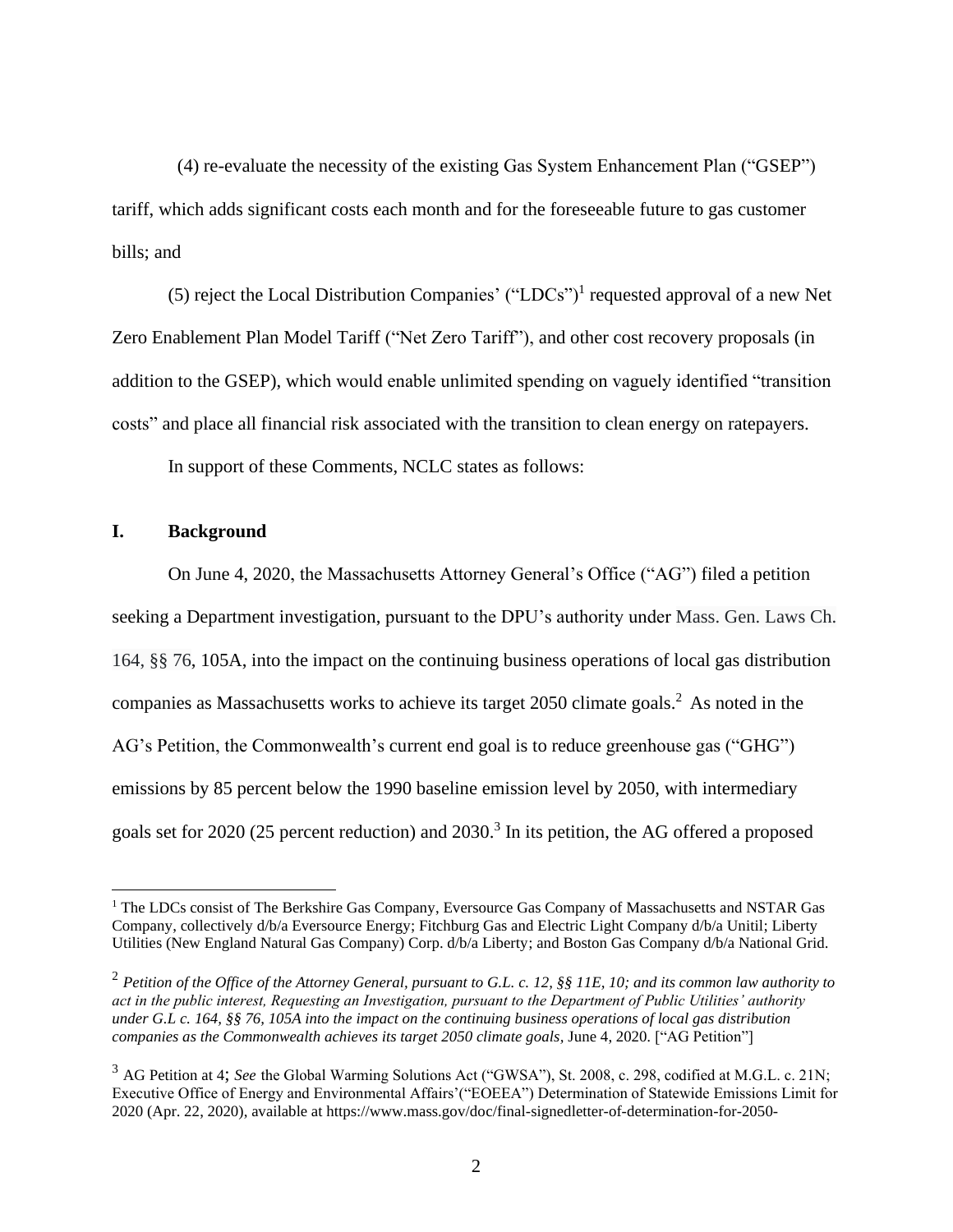framework for the DPU's oversight of a transition away from gas utility service in light of

updated clean energy standards passed by the General Court:

Ensuring that Massachusetts LDCs' current and planned business and operating practices are consistent with the Commonwealth's 2050 emission reduction mandate and interim targets requires more from the LDCs than 'business as usual.' Just as declining fossil fuel demand is reshaping markets and business practices in global markets (due to a range of factors including a climate-risk driven transition to clean energy), the Commonwealth's climate policy requirements will have profound impacts on gas distribution system management, operations, and rates. This will require the LDCs to make significant changes to their planning processes and business model. It will also require the Department to develop new policies and structures to protect ratepayers and ensure a safe, reliable, and fair transition away from reliance on natural gas and other fossil fuels. $4$ 

Following the filing of AG's Petition, the Department voted on October 29, 2020, "to open an

investigation into potential policies that will enable the Commonwealth to reach its goal of net-

zero greenhouse gas emissions by 2050 and the role of Massachusetts LDCs in achieving that

goal.<sup>5</sup> ("Future of Gas Order") In doing so, the DPU's Order held:

Specifically, we will explore strategies to enable the Commonwealth to move into its net-zero greenhouse gas ('GHG') emissions energy future while simultaneously safeguarding ratepayer interests; ensuring safe, reliable, and costeffective natural gas service; and potentially recasting the role of LDCs in the Commonwealth.<sup>6</sup>

emissions-limit; (setting a legally binding statewide limit of net zero greenhouse gas emissions by 2050, defined as 85 percent below 1990 levels); State of the State Address (Jan. 21, 2021) (Governor commits to achieving net-zero greenhouse gas emissions by 2050), available at https://www.mass.gov/news/governor-baker-delivers-2020- stateof-the-commonwealth-address.

<sup>&</sup>lt;sup>4</sup> AG Petition at 2.

<sup>5</sup> DPU Docket No. 20-80, *Investigation by the Department of Public Utilities on its own Motion into the role of gas local distribution companies as the Commonwealth achieves its target 2050 climate goals*, Order of October 29, 2020 at 1.

<sup>6</sup> Future of Gas Order at 1.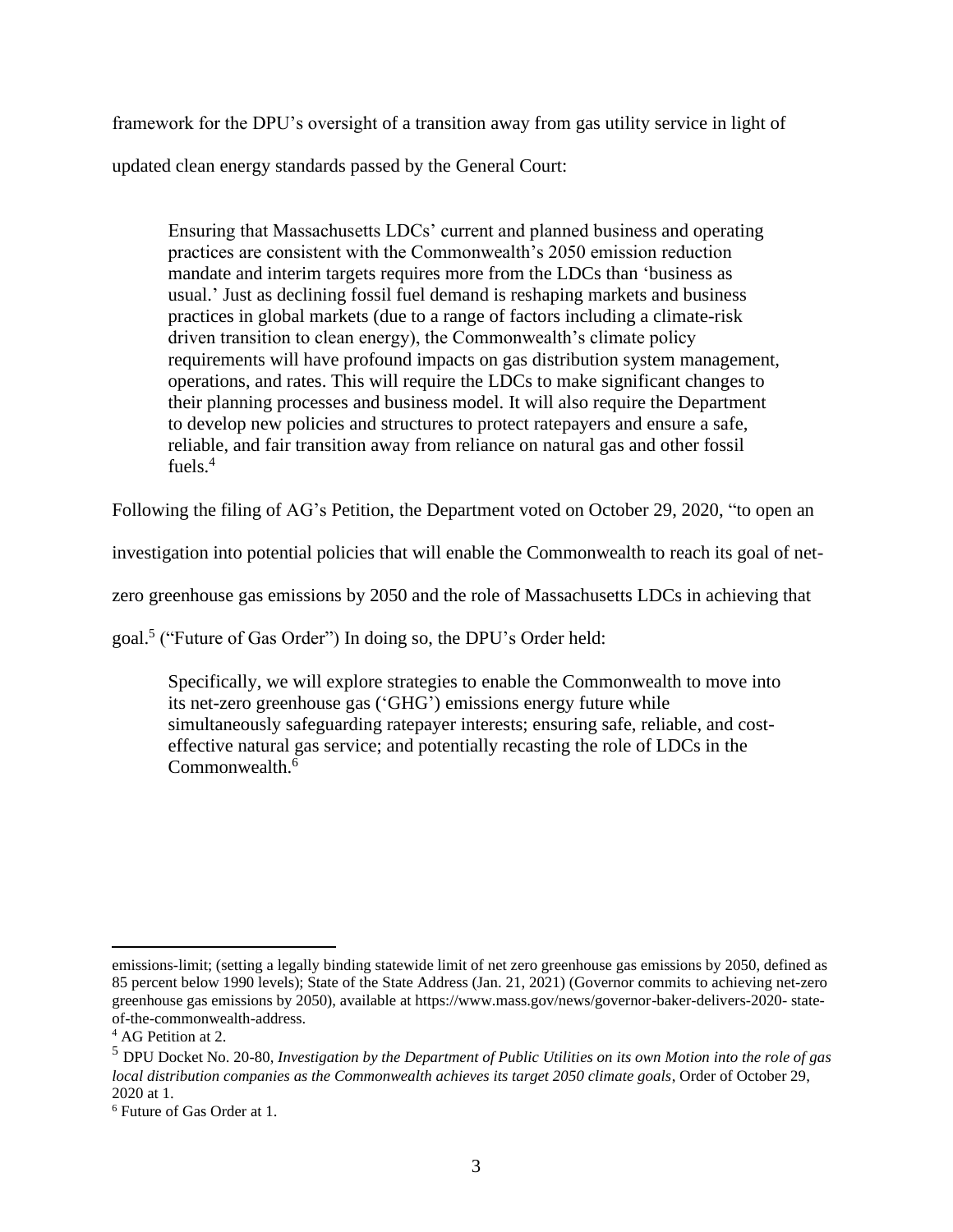The Department directed the LDCs to initiate a joint request for proposals for an

independent consultant to conduct a study and prepare a report that, for each pathway proposed

in the Executive Office of Environmental Affairs ("EEA") Roadmaps<sup>7</sup>, will:

(1) Present a forecast, estimate, or other quantification of the costs and actual economy-wide GHG emissions reductions involved in transitioning the natural gas system.

(2) Present a discussion of qualitative factors such as impacts on public safety, reliability, economic development, equity, emissions reductions, and timing.

(3) Develop proposed recommendations to reduce GHG emissions from the sale and distribution of natural gas to meet applicable goals in relation to the Roadmaps, with specific initiatives, actions, and interim milestones.<sup>8</sup>

The Department's Order also required the LDCs and the selected consultant to engage in a stakeholder process to solicit feedback and advice on both the Report and the proposals prior to their submission to the DPU.<sup>9</sup>

On February 14, 2022, the AG and the Department of Energy Resources submitted a

letter to the Department proposing a three-part regulatory process that would (1) allow the

Department and parties time to evaluate the consultants' report and LDCs' business plans; (2)

evaluate what changes in regulatory methods, procedures, and mechanisms are needed to best

support affordable, just and reasonable natural gas distribution rates to customers in a market of

declining gas sales; and (3) convene a working group to develop recommendations for the

regulatory and legislative changes that will be necessary to align the GSEP with applicable

climate mandates, while ensuring the safety and reliability of the transitioning natural gas

system. The proposed process called for robust discovery by all parties, technical sessions with

the consultants and gas company representatives, and comments.

<sup>7</sup> The EEA published the Commonwealth's Roadmaps in December of 2020. *See https://www.mass.gov/infodetails/ma-decarbonization-roadmap*

<sup>8</sup> Future of Gas Order at 5-6.

<sup>9</sup> *Id.* at 6.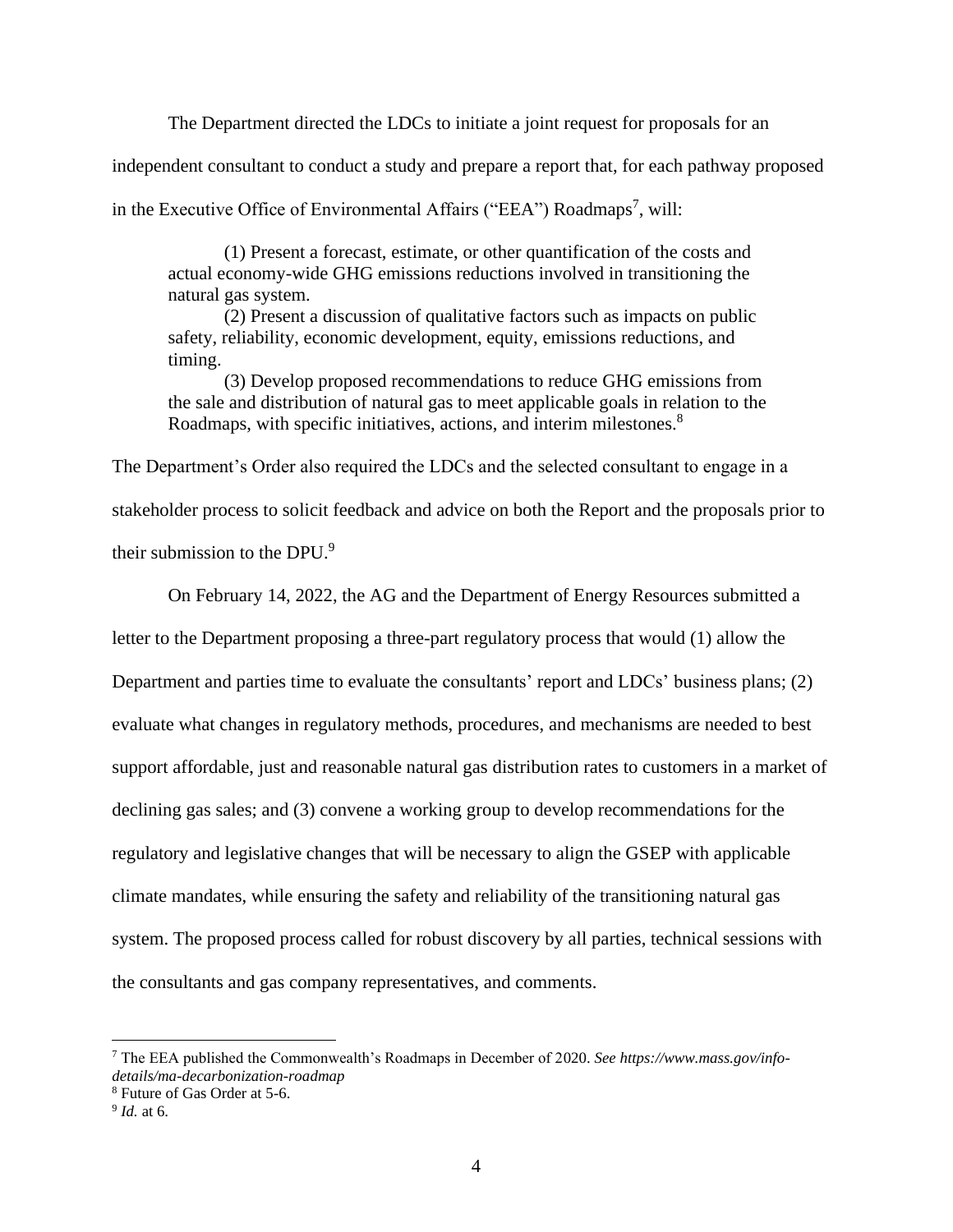On March 18, 2022, the five local distribution companies ("LDCs") submitted the consultants' report, *The Role of Gas Distribution Companies in Achieving the Commonwealth's Climate Goals -- Independent Consultant Report -- Technical Analysis of Decarbonization Pathways<sup>10</sup>* ("E3 Report"), and their individual proposals for Department action in this proceeding. Included in the filings is a document entitled, "Common Regulator Framework and Overview of Net Zero Enablement Plans," jointly filed by the five LDCs, which requests DPU adoption of a new cost recovery tariff and other cost recovery proposals to permit automatic recovery of the Net Zero Tariff and other cost recovery mechanisms.

The high-level conclusions of the E3 Report assert that pathways that coordinate the utilization of the gas and electric systems "show lower overall levels of challenge."<sup>11</sup> In contrast, the authors state pathways that rely more heavily on emerging technologies, including renewable gas – or that rely entirely on electrification and gas decommissioning strategies by 2050 – "face challenges across several dimensions."<sup>12</sup> The E3 Report authors provide a visual depiction of the various pathways and their anticipated costs that include relying on (1) efficient gas equipment; (2) hybrid electrification; (3) low electrification; (4) networked geothermal; (5) targeted electrification; (6) high electrification; (7) an interim 2030 Clean Energy and Climate Plan (CECP) developed by the Massachusetts EEA; and (8) 100% gas decommissioning, attached as Appendix A.

On March 23 and 24, 2022, the Department issued an Order and procedural memorandum responding to the AGO and DOER's letter. That schedule ordered the issuance of

<sup>10</sup> DPU Docket No. 20-80, *The Role of Gas Distribution Companies in Achieving the Commonwealth's Climate Goals -- Independent Consultant Report*, E3 Energy+Environmental Economics, ScottMadden Management Consultants, March 18, 2022.  $11$  E3 Report, p. 11.

<sup>12</sup> *Id.*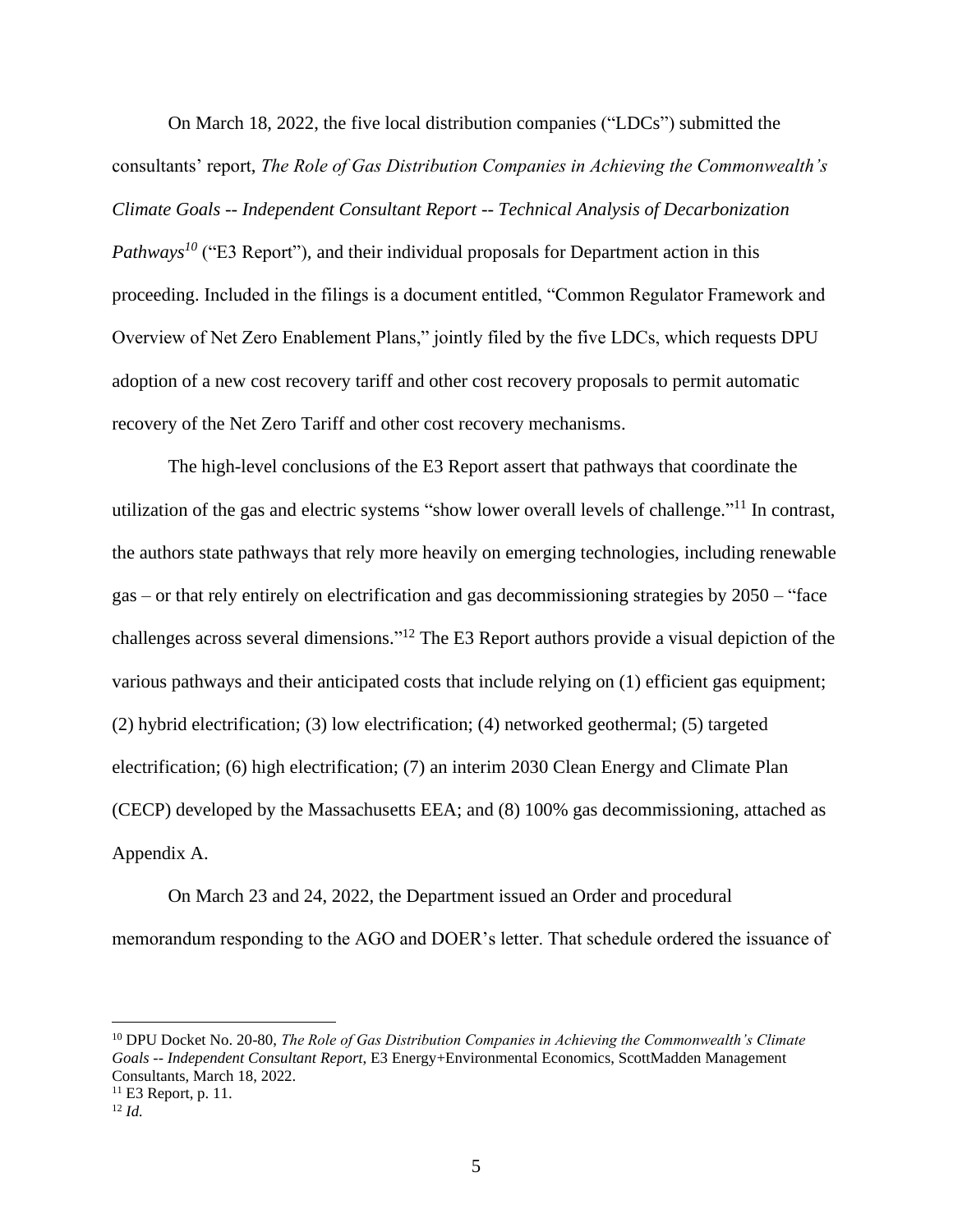discovery to be answered by the LDCs, but only to be submitted by the Department Staff. A virtual technical session regarding both the consultants' report and the LDCs' specific proposed plans, including a presentation of the proposals and recommended regulatory and policy framework, were held, respectively, on March 30, 2022 and April 15, 2022. The Department specifically rejected the AG's proposal to assess the GSEP, stating that "the purpose of this investigation is not the operation of the GSEP,"<sup>13</sup> and that it would determine an appropriate forum for evaluating the GSEP at a later date. Under the DPU's schedule, following the filing of Comments on the E3 Report and LDC Plans on May 6, 2022, discovery closes on June 15, 2022; the Stakeholders' final comment deadline is June 22, 2022, followed by the LDCs' on July 6, 2022; and a final reply comment deadline for both LDCs and Stakeholders is August 10, 2022.

On March 28, 2022, Acadia Center, Conservation Law Foundation ("CLF"), Environmental Defense Fund ("EDF"), Home Energy Efficiency Team ("HEET"), and Sierra Club filed a Motion for Reconsideration, calling for the Department to extend the procedural schedule issued on March 24, 2022, and order an adjudicatory hearing process, including the opportunity for stakeholders and interested parties to intervene, conduct written discovery, present evidence, and cross-examine witnesses at technical sessions. The Department has yet to rule on the Motion.

The notice allowing parties to file Comments by May 6, 2022 directed parties to limit discussion to (1) the developed pathways set forth in the Report and the assumptions and modeling underlying the Report; and (2) the regulatory framework necessary to support the equitable and safe transition to net-zero greenhouse gas emissions by 2050. In an April 15, 2022 notice, the Department elaborated on the original scheduling Notice and encouraged "comments

<sup>13</sup> DPU Docket No. 20-80, Memorandum of March 24, 2020.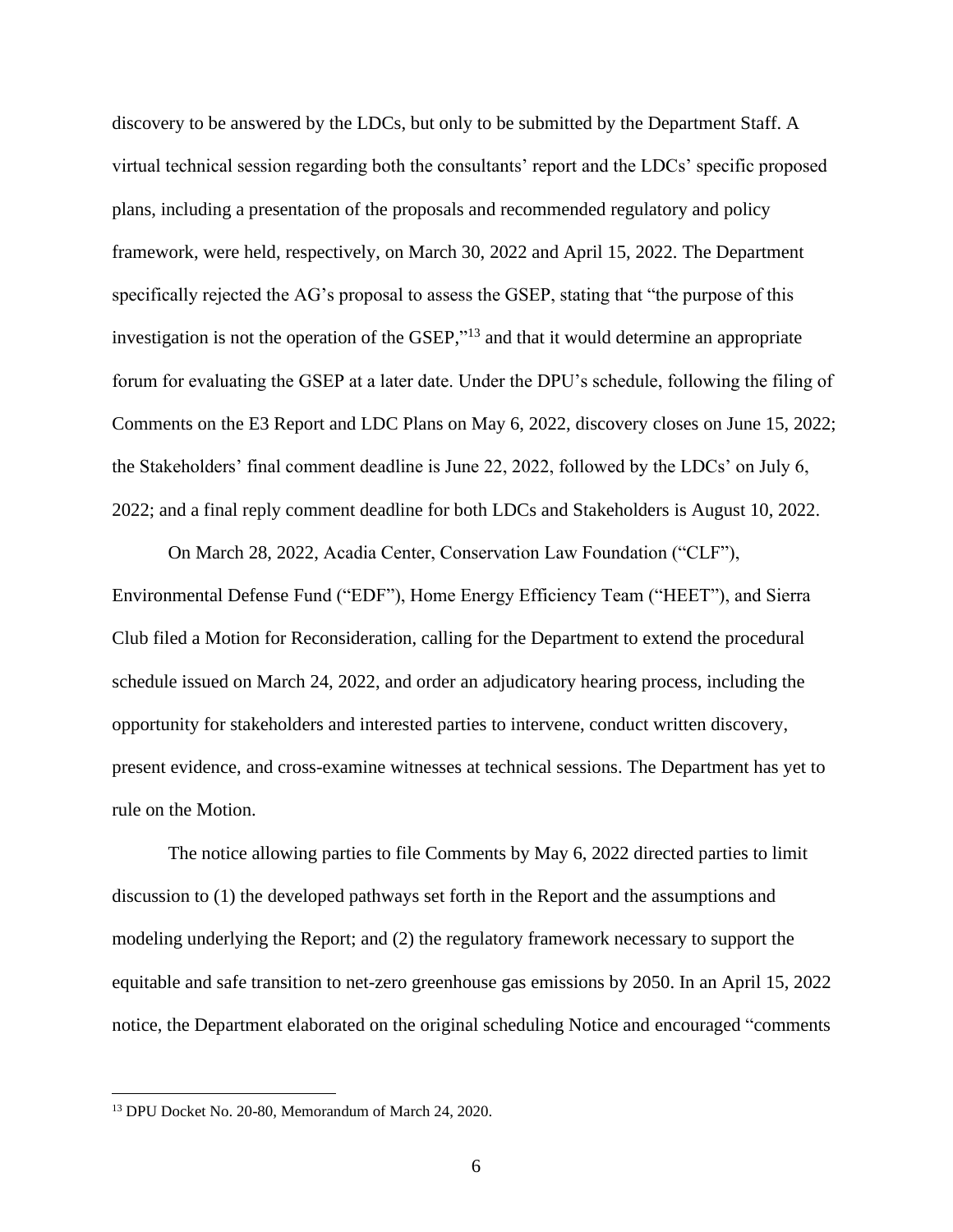that raise issues with the consultants' reports and the LDCs' individual proposals and comments that make alternative proposals, particularly alternative regulatory framework proposals."<sup>14</sup> The Department noted: "The Department's goal is to develop an overall regulatory framework that will be used to guide statewide and company-specific proposals, so the Department seeks alternative proposals that will inform the Department's analysis on the regulatory framework."<sup>15</sup>

NCLC has participated in the Future of Gas proceedings as a stakeholder and presenter. For decades, NCLC has been actively involved in advocacy for low-income consumers in Massachusetts and throughout the country, including advocacy for utility bill affordability programs to keep vulnerable consumers connected to vital utility service. NCLC urges the Department to enter findings consistent with the recommendations in these Comments.

## **II. ARGUMENT**

#### **A. Low-Income Customers Must Be Held Harmless During the Transition.**

Utility service is vital to health, safety, and economic security, both for individual households and communities at large. Indeed, the U.S. Supreme Court has held that "(u)tility service is a necessity of modern life; indeed, the discontinuance of water or heating for even short periods of time may threaten health and safety." Memphis Light, Gas and Water Div. v. Craft, 436 U.S.1, 18, 98 S. Ct. 1554 (1978).

As the Department contemplates what action is needed to help ensure the transition to clean energy within the Commonwealth, certain facts should guide its conclusions. Currently, Massachusetts consumers and consumers across the country struggle with energy affordability. Nationally, over one-third of households report experiencing energy insecurity, forcing utility

<sup>14</sup> DPU Docket No. 20-80, ALJ's Notice of March 15, 2022.

<sup>15</sup> DPU Docket No. 20-80, ALJ's Notice of April 15, 2022.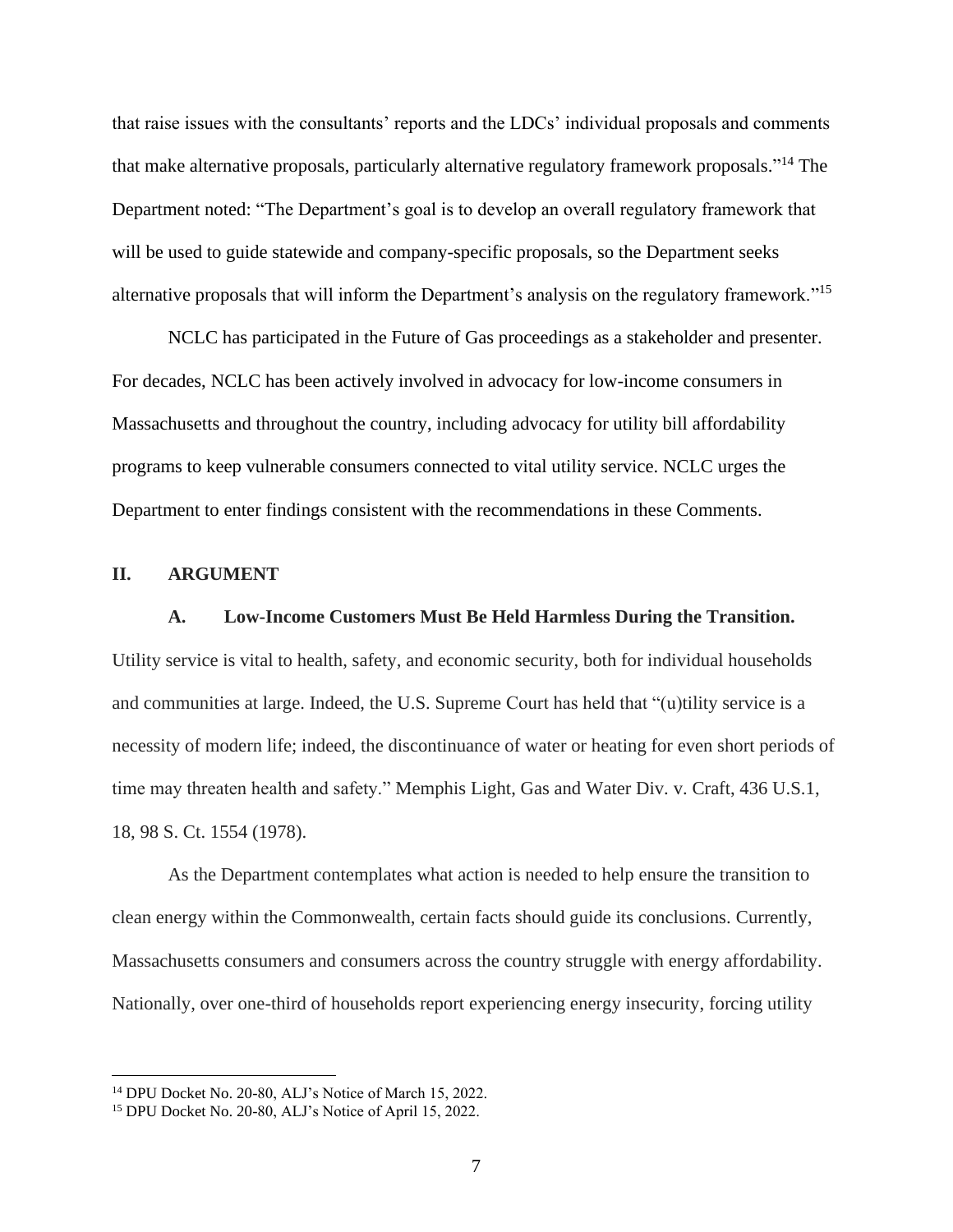customers to make difficult decisions each month regarding the need to reduce or forgo basic necessities like food and medicine to pay an energy bill. 16

In Massachusetts, more than 200,000 low-income customers had utility bills in arrears as of December 2021. As of February of 2022, low-income customers with utility bills that were more than 90 days past due owed an average of \$1,555 (compared with \$1,193 for other residential customers who have not been identified as low-income consumers).<sup>17</sup> The impact of these arrearages would be far worse without the strong affordability programs and consumer protections that are available to Massachusetts utility customers, including the discount rate program, Arrearage Management Program, and disconnection protections available to households experiencing financial hardships. Yet, the E3 Report portends new and increased costs that will arise as part of any pathway toward net zero GHGs adopted by the Department.

In the coming transition to greater household electrification, transportation electrification, and a transition away from reliance on natural gas, it will be vitally important to keep *both*  electricity and gas utility services affordable and accessible for all consumers, particularly those who have low household incomes. Equity demands that the Department's conclusions on any transition must avoid creating a two-tiered system that leaves low-income consumers stranded on the gas system as it grows more and more expensive, as the  $E3$  authors predict.<sup>18</sup>

A major concern identified by the E3 consultant report is that low-income customers, compared to other utility customers, are most likely to bear the financial brunt of the transition

<sup>&</sup>lt;sup>16</sup> U.S. Department of Energy, Energy Information Administration, Residential Energy Consumption Survey (2020), tabulated by National Consumer Law Center, April 2022.

<sup>&</sup>lt;sup>17</sup> National Consumer Law Center, *Massachusetts Residential Utility Customers Still Owe Nearly \$100M More in Arrears Than at the Start of the Pandemic* (February 2022), available at

https://www.nclc.org/images/pdf/special\_projects/covid-19/IB\_MA\_Arrears.pdf

<sup>18</sup> Energy+Environmental Economics & Scott Madden Management Consultants, *The Role of Gas Distribution Companies in Achieving the Commonwealth's Climate Goals, Independent Consultant Report, Technical Analysis of Decarbonization Pathways,* p. 97 (March 18, 2022)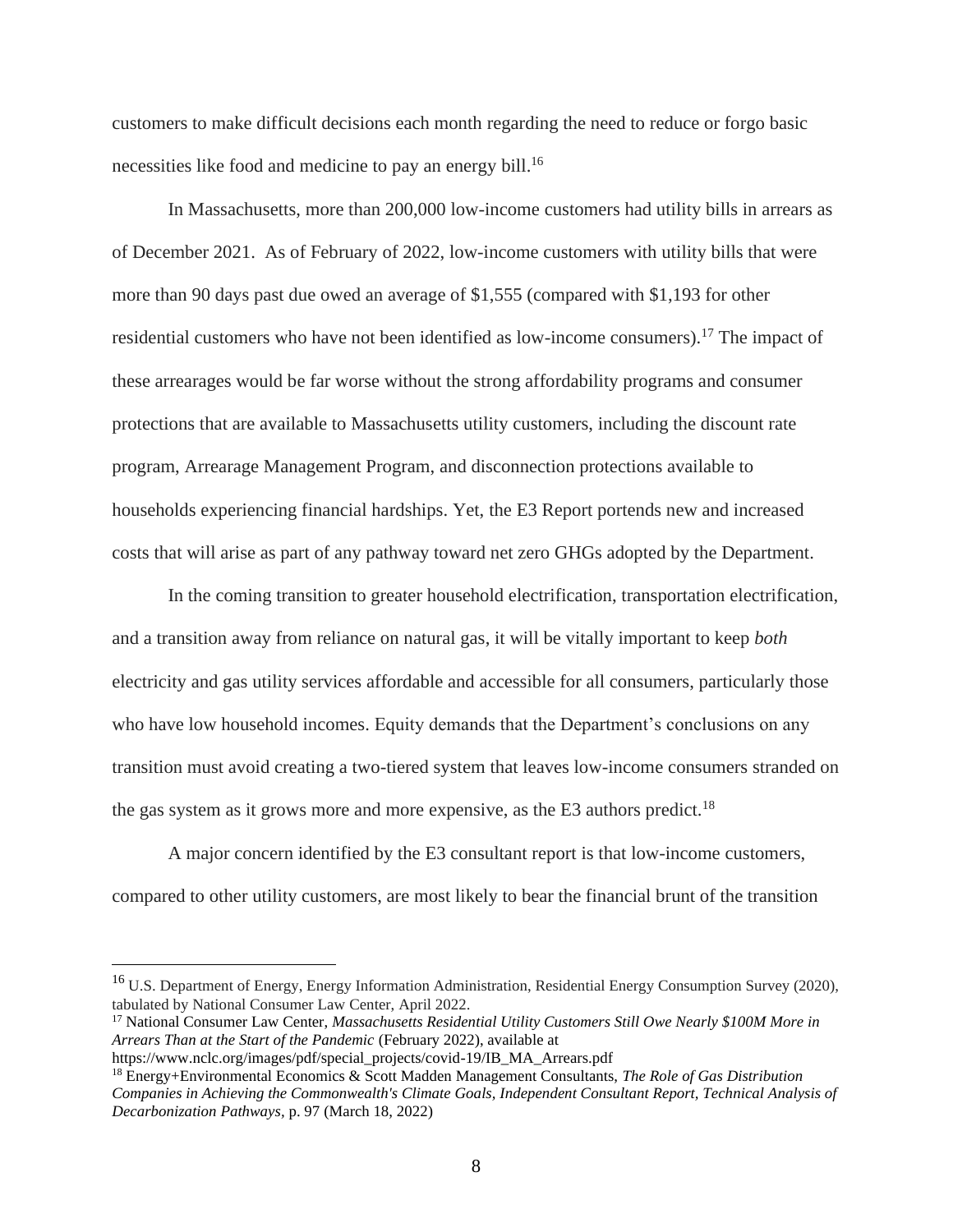unless specific Department actions are taken to hold harmless those who can least afford the increased costs that will come with the transition. These increased costs to low income customers will come as a result of not being in a position to afford the switch from natural gas appliances to cleaner energy appliances, and will likely be the remaining customer group to finance the stranded costs of gas delivery infrastructure, with fewer customers to finance the system, as customers with more financial resources migrate off the gas delivery system through electric air source heat pump and other technology purchases.

The E3 Report in particular notes that low-income customers are unlikely to be able to easily switch-out natural gas appliances to cleaner options without significant financial assistance, as shown in the table below from the E3 report that highlights appliance costs:<sup>19</sup>

<sup>19</sup> E3 Report, Figure 39, *Overview of customer upfront costs by technology package,* p. 105.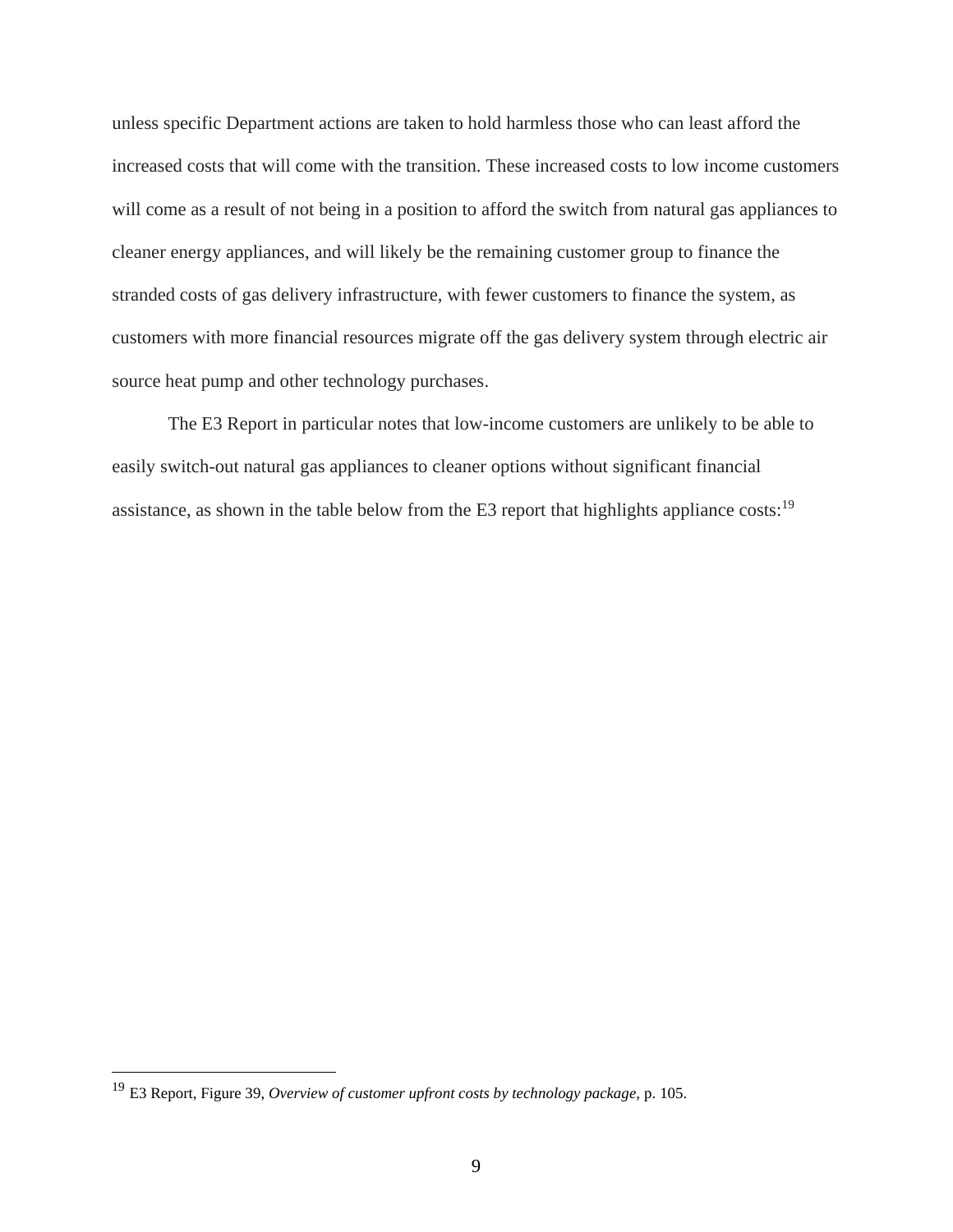

Figure 39. Overview of customer upfront costs by technology package.

The E3 Report also specifically highlights the challenge of achieving the

Commonwealth's clean energy goals through decreased use of the gas utility network, while

leaving stranded costs for those who cannot afford to make the switch to cleaner heating and

cooking technologies. The E3 Report notes:

All pathways imply transformational change for the LDCs and their customers, raising substantial cost recovery and potential stranded cost challenges for those scenarios with high levels of customer departures.<sup>20</sup>

In addition, the E3 Report notes that the gas delivery network cost recovery dilemma is

exacerbated by the fact that investment in the gas network continues through the GSEP tariff:

<sup>20</sup> E3 Report at p. 14.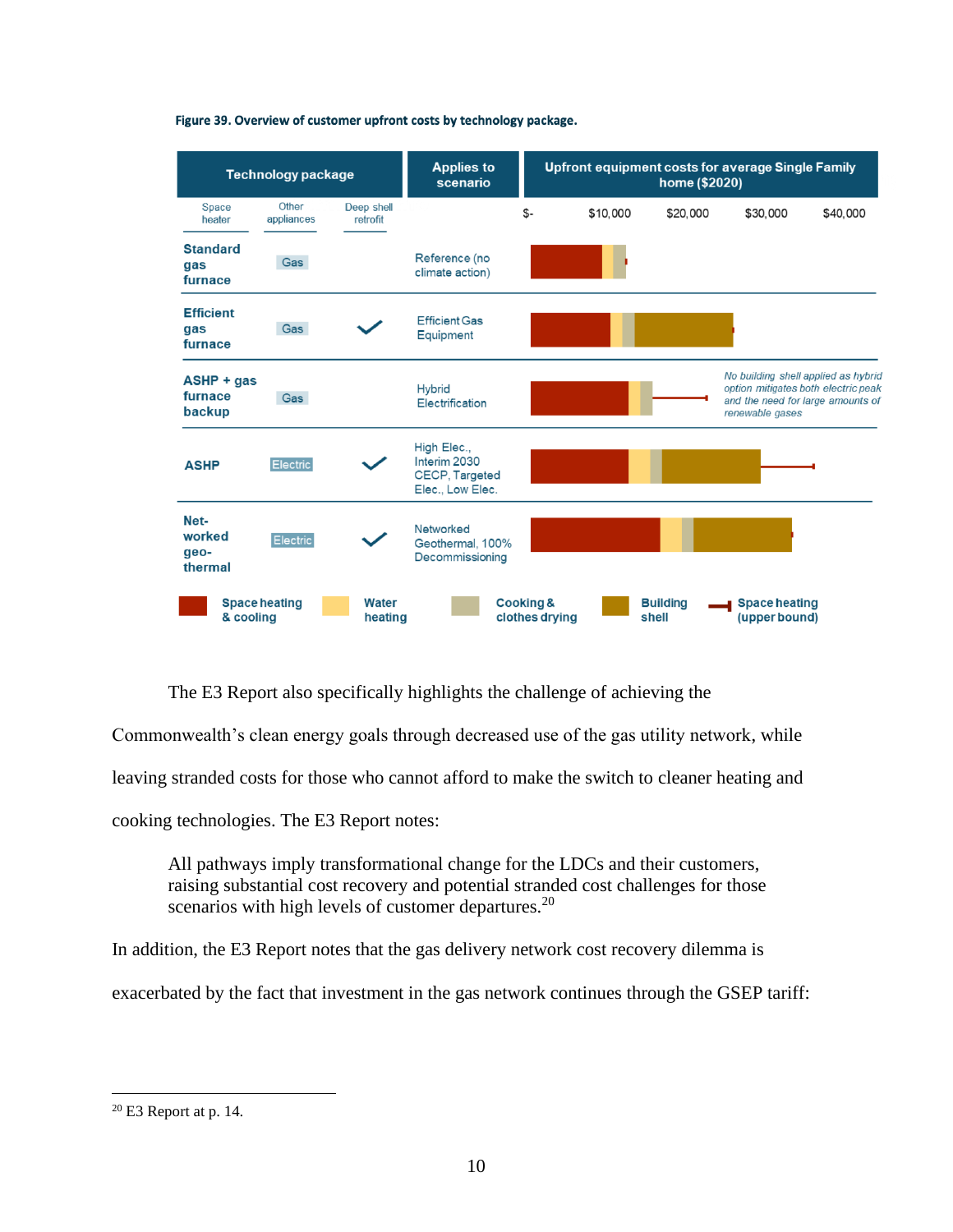The LDCs are currently implementing system upgrades under the Gas System Enhancement Plan (GSEP) and those investments will increase the cost of the gas system and LDC revenue requirements over the coming decade, … . *As customers depart the gas system in scenarios with high levels of electrification and customer migration, the costs for remaining customers increase to impractical levels.* Those increases can be partially mitigated via measures like targeted electrification<sup>21</sup>, which reduces the remaining rate base of the gas system by up to \$4 billion in 2050. However, the degree to which cost savings from targeted electrification can be achieved is uncertain.<sup>22</sup> (Emphasis added.)

Unless low-income customers are protected from increases in essential utility costs during the transition, continued access to essential utility services is threatened. The conclusions related to low-income customer cost impacts associated with any transition are worth highlighting. For example, the E3 Report authors state:

LDC customer bills rise in all pathways due to increases in both the delivery and commodity components of gas rates…

> • Delivery costs rise in all scenarios due to GSEP and other system upgrade initiatives. However, LDC customer impacts are most acute in scenarios with high levels of electrification as the cost of gas infrastructure is spread over rapidly declining utilization. Under the current cost allocation, this would result in inequitable outcomes where remaining customers would pay a disproportionate share of costs. *Such an outcome is particularly concerning for lower-income customers, who are less able to reduce their exposure to gas rate increases through electrification given the upfront costs.* (Emphasis added.)<sup>23</sup>

The E3 Report further notes:

Should the utilization of LDC T&D infrastructure decline as a result of electrification programs, the remaining natural gas customers, absent any regulatory policy changes, will see higher volumetric rates and customer bill impacts associated with the cost recovery of the LDCs' T&D investments...<sup>24</sup>

<sup>&</sup>lt;sup>21</sup> "Targeted electrification" refers to a narrower approach to promoting electrification rather than to the broad population.

 $^{22}$  E3 Report, pp. 14-15.

<sup>&</sup>lt;sup>23</sup> E3 Report, pp. 17-18.

<sup>24</sup> *Id.* at 44.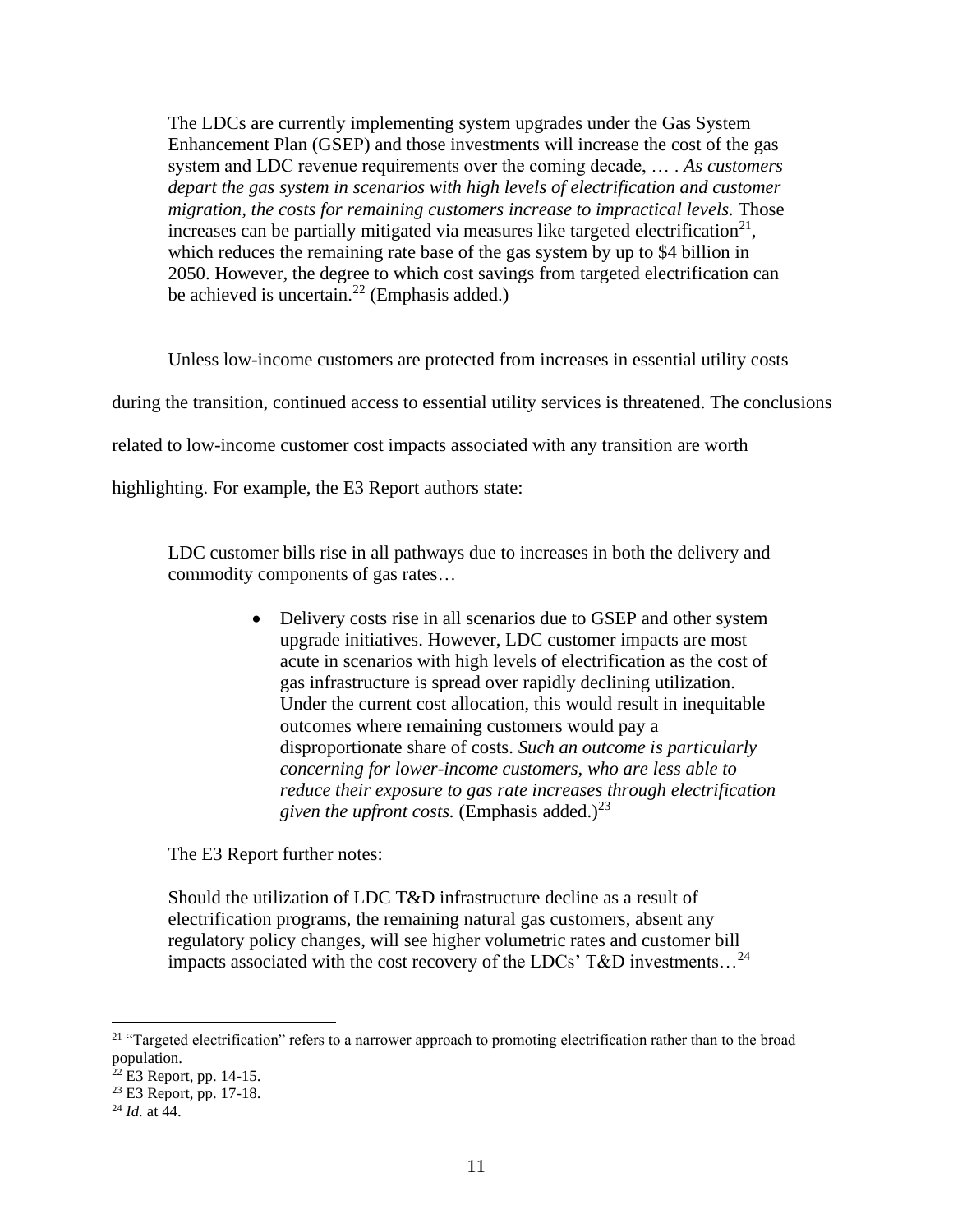Data shows that lower income households and people of color must by necessity devote a greater proportion of income to maintain basic utility service.<sup>25</sup> The E3 Report specifically forecasts that low-income customers who are unable to participate in decarbonization strategies ("nonmigrating customers") are likely to spend an increasingly high share of their income on energy, from approximately 5% today to over 15% in 2050,  $^{26}$  as shown in the table below:  $^{27}$ 

<sup>25</sup> ACEEE, *How High Are Household Energy Burdens? An Assessment of National and Metropolitan Energy Burden across the United States* (Sept. 2020), available at https://www.aceee.org/topic/energyequity.

 $26$  E3 Report, p. 103.

<sup>27</sup> *Id.* at 102.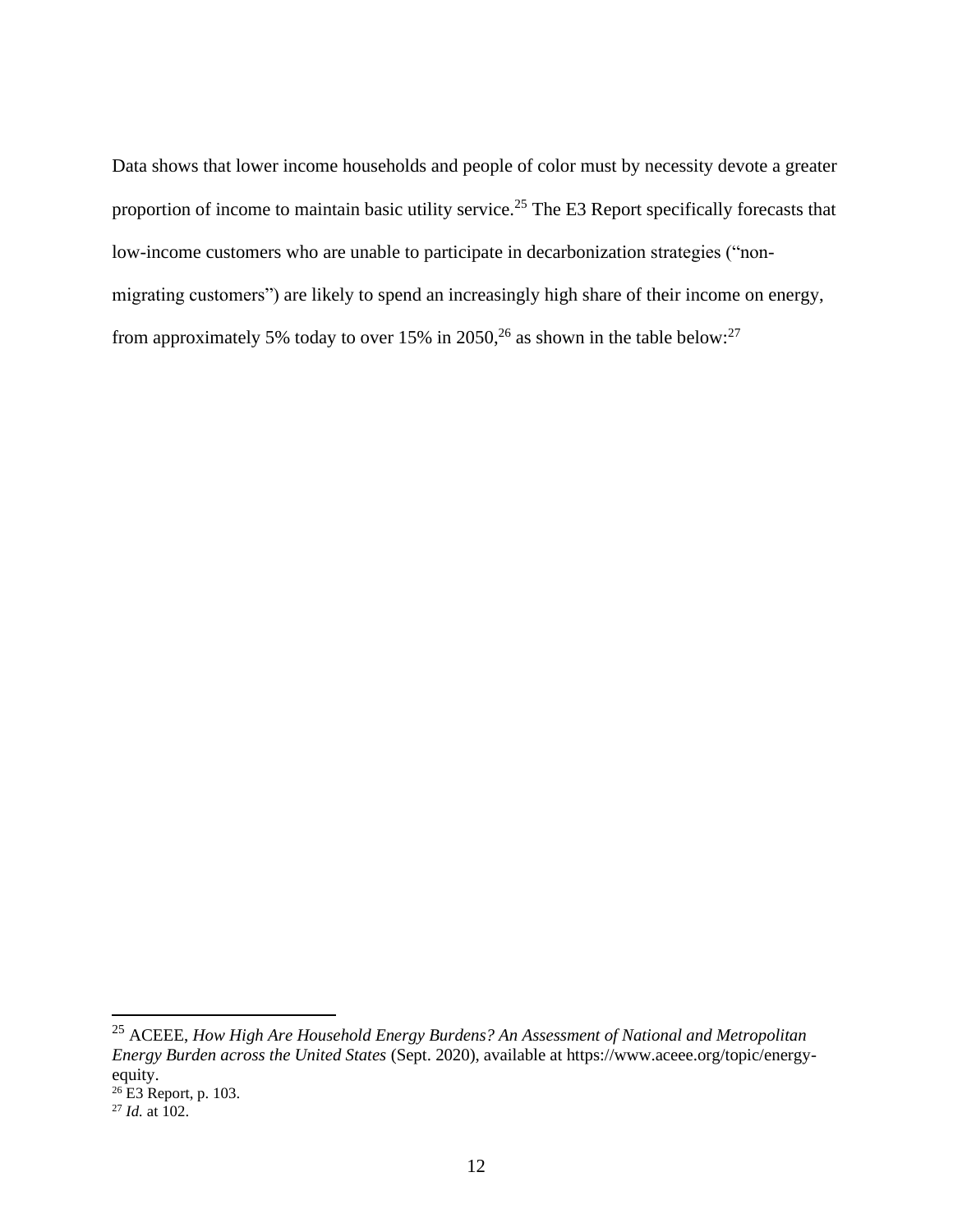Figure 37. Overview of customer costs for an average, pre-1940 single family home. Gas bills are based on Eversource (NSTAR) rates.

| <b>Technology package</b>                                                                          | <b>Upfront</b><br>equipment &<br>retrofit costs<br>$(S)^1$ | $TCO2 - migrating$<br>customer <sup>3</sup><br>(\$/month) | $TCO2 - non-$<br>migrating<br>customer <sup>3</sup><br>\$/month) | Energy bill as %<br>of income for low-<br>income customer <sup>5</sup>           |
|----------------------------------------------------------------------------------------------------|------------------------------------------------------------|-----------------------------------------------------------|------------------------------------------------------------------|----------------------------------------------------------------------------------|
| <b>Other</b><br><b>Deep shell</b><br><b>Space</b><br>appliances <sup>4</sup><br>retrofit<br>heater |                                                            |                                                           |                                                                  |                                                                                  |
| <b>Standard</b><br>gas furnace<br>Gas<br>Ex: Reference - does not support climate targets          | \$12k                                                      | \$462<br>\$383                                            | \$462<br>\$383                                                   | 20%<br>7%<br>0%                                                                  |
| <b>Efficient</b><br>gas furnace<br>Gas<br>Ex: Efficient Gas Equipment                              | \$26k                                                      | \$812<br>vh<br>\$427                                      | \$874<br>\$383                                                   | 20%<br>10%<br>0%                                                                 |
| $ASHP + gas$<br>furnace<br>Gas<br>backup<br><b>Ex: Hybrid Electrification</b>                      | \$16-22k                                                   | \$566<br>\$461                                            | \$1,032<br>\$383                                                 | 20%<br>14%<br>0%                                                                 |
| Electric<br><b>ASHP</b><br>Ex: High Electrification                                                | \$29-36k                                                   | \$500<br>\$460                                            | \$1,143<br>\$383                                                 | 20%<br>15%<br>5%<br>0%                                                           |
| <b>Networked</b><br>Electric<br>geothermal <sup><math>6</math></sup><br>Ex: Networked Geothermal   | \$29k                                                      | \$552<br>\$458<br>2020<br>2050                            | \$931<br>\$383<br>2020<br>2050                                   | 20%<br>11%<br>6%<br>0%<br>2020<br>2050                                           |
| Electricity<br>Geothermal delivery<br>Gas bill<br>bill<br>costs (socialized) <sup>6</sup>          | W)<br>bound                                                | Levelized<br>Gas bill upper                               | equipment costs<br>$- - - -$                                     | Non-migr. customer<br>Migrating customer, assuming<br>subsidized equipment costs |

1 Includes cost of building shell upgrade (if applicable), space heating equipment, water heating equipment and cooking & clothes drying appliances. The chart shows levelized cost based on optimistic heat pump assumptions.

2TCO = Total Cost of Ownership. Includes both energy bills and levelized cost of equipment. The charts include rates for the scenario shown in italics. Rates are calculated as average residential rates, not reflecting specific LDC rate structures (detailed in Appendix 1).

<sup>3</sup> A "migrating" customer is a customer adopting the technology package. A "non-migrating" customer is a customer not adopting the technology package, assuming a Single Family household with standard gas furnace. The non-migrating customer does not receive a deep shell retrofit.

4 Other appliances' include: water heater, clothes dryer, and cooking. Chart does not include transportation electrification bills.

<sup>5</sup> Charts show energy bill effects for low-income customers. A low income customer is defined as a 3-persons household with an income of 60% of the Massachusetts median. Low-income customers are assumed to receive a 25% discount on gas and electric bills. Chart includes energy bills only, excluding levelized equipment costs.

<sup>6</sup> Note that the networked geothermal pathway only builds networked geothermal infrastructure from 2027 onwards.

The E3 Report references the need for subsidization of low-income customers both in

general and in terms of protecting against bill increases as a result of the adoption of new

technologies:

Income distribution may indicate the need for LDCs to develop low income decarbonization programs that are supported by higher income customers. LDCs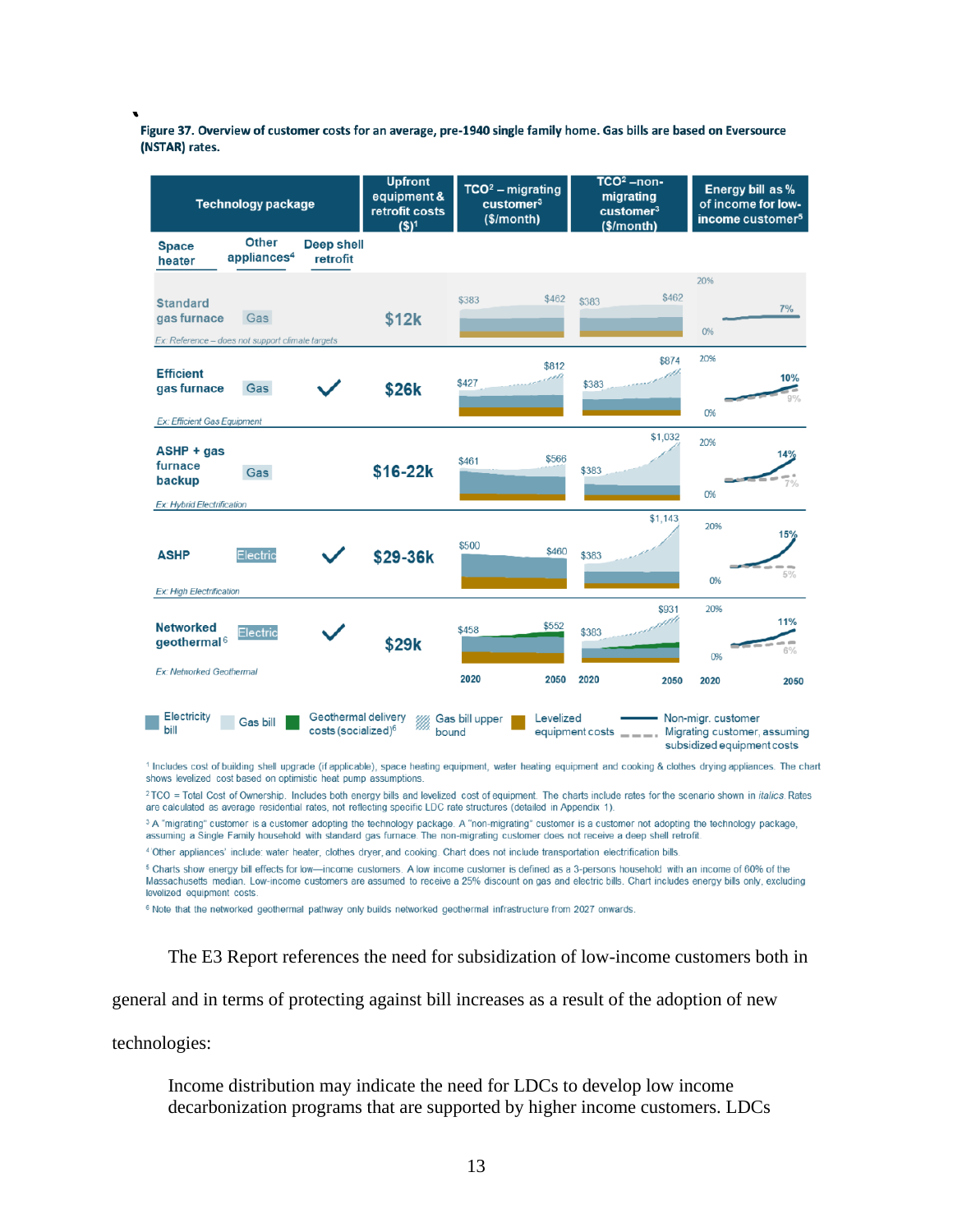with a larger proportion of higher-income customers may have more "first movers" or "early adopters" with respect to new or innovative space heating technologies. $28...$ 

While access to brand-new appliances may be appealing, experience suggests that customers, particularly low-income customers, will not view targeted electrification projects as successful if their energy bills increase as a result. *Bill guarantees may be necessary to ensure that customers are not adversely affected by participation in targeted electrification.* (Emphasis added.)<sup>29</sup>

No matter how the Department proceeds in terms of a roadmap to achieving the Commonwealth's clean energy goals, in this proceeding or in the future, some form of additional assistance beyond ratepayer funding through gas delivery rates will be needed to ensure that lowincome customers are held harmless and not left subsidizing the cost of maintaining a gas delivery system that may increasingly become obsolete.

NCLC stands ready to lend its expertise to help develop new, supplemental affordability programs that go beyond Massachusetts utilities' existing discount rates, whether in the form of enhanced discounts, tiered discounts based on income, a more targeted examination and limiting of energy burden or other affordability programs.

# **B. The Department Should Not Adopt LDC-Requested Transition Plans At This Time.**

1. Introduction

Uncertainties abound in the analysis of the transition to clean energy and achievement of the Commonwealth's net zero energy GHG emissions by 2050. The E3 authors predicated their

conclusions for potential transition pathways on an acknowledgement of these uncertainties:

It is important to note that analyzing decarbonization pathways out to 2050 involves a multi-decade horizon that is inherently assumption-driven and uncertain across several factors, including cost, consumer behavior, technology development, deployment, and other factors discussed in this report. E3's

<sup>28</sup> E3 Report, p. 41.

<sup>29</sup> *Id.* at 71.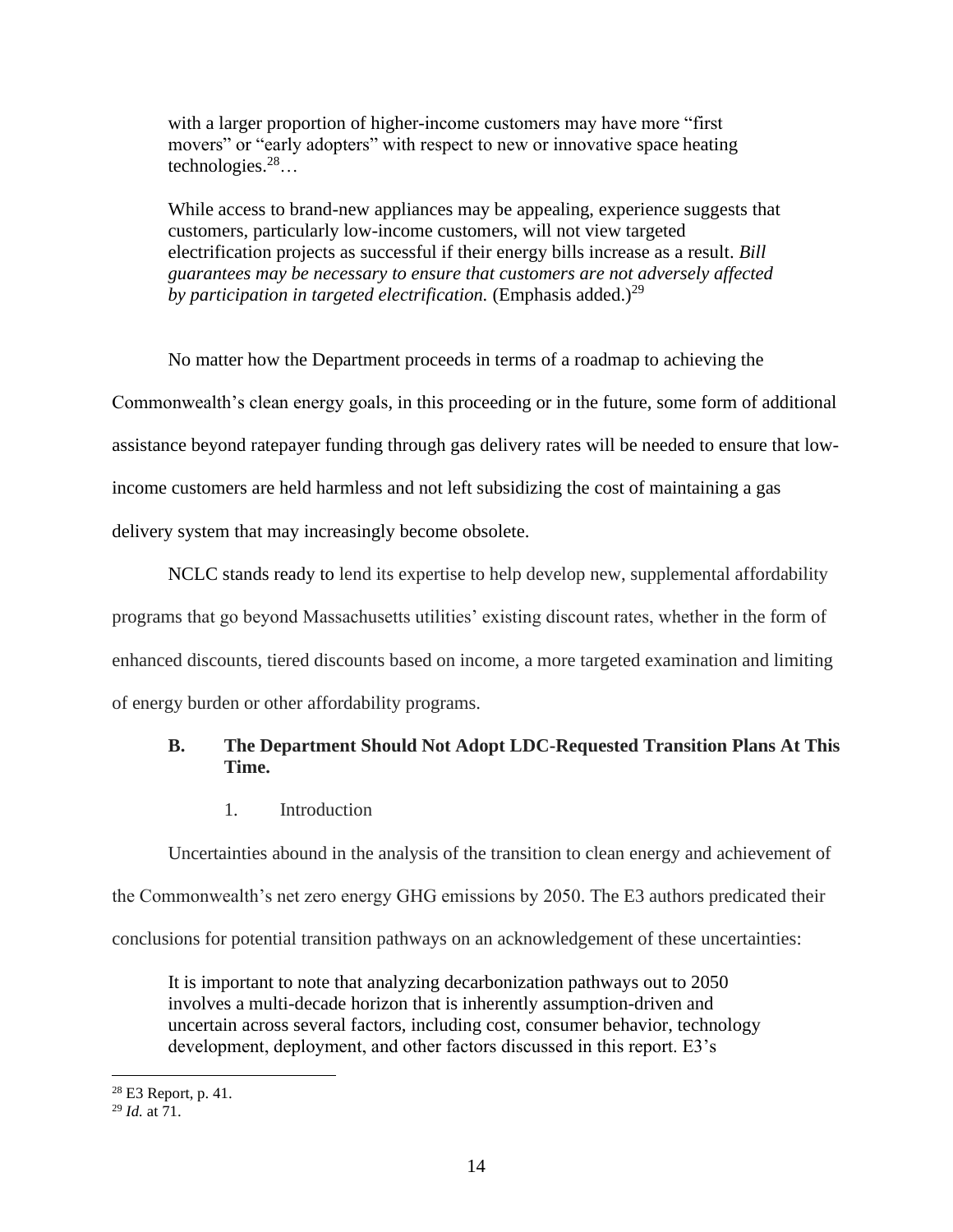approach to pathway analysis captures key uncertainties by providing sensitivity analysis and ranges of costs of plausible outcomes; noting that not all uncertainty can be quantified in models. …Decarbonization pathways are not forecasts, nor do they result in a single preferred solution. Instead, by examining multiple pathways, this type of analysis can be used to identify and compare key features of different plausible futures and their relative cost, feasibility, and risks, using the best available information today. A portfolio of measures that achieves the Commonwealth's decarbonization goals may include aspects of multiple pathways, as well as other strategies that may emerge in the coming decades.  $30$ 

Because there are so many uncertainties related to the development of technologies, the cost of new, cleaner energy appliances, customer interest in switching out appliances and whether subsidies outside of utility rates will exist through legislative intervention, the Department should proceed carefully as it considers findings based on the existing record. To date, neither the E3 Report nor the LDC proposals have been subject to discovery by all parties in the case, nor have witnesses been subject to cross-examination through a contested hearing process. In this regard, the Department lacks the data and sworn evidence to assess the reasonableness of the E3 Report conclusions, and which pathways and cost recovery proposals are reasonable for the Commonwealth to adopt to achieve its clean energy goals.

What is clear from reviewing the LDC proposals is that the companies propose to shift all financial risk of the transition to customers. The uncertainties referenced in each of the LDCs proposals and the inappropriateness of adopting any specific recommendation in the plans at this juncture are highlighted below.

# 2. The LDCs' plans highlight the numerous uncertainties associated with the transition.

In addition to the statements about uncertainty in the E3 Report, the LDCs proposed transition plans highlight the many factors impacting costs and GHG goal achievement that remain unknown to date. While each company highlights the unique characteristics of their

<sup>30</sup> *Id.* at 27.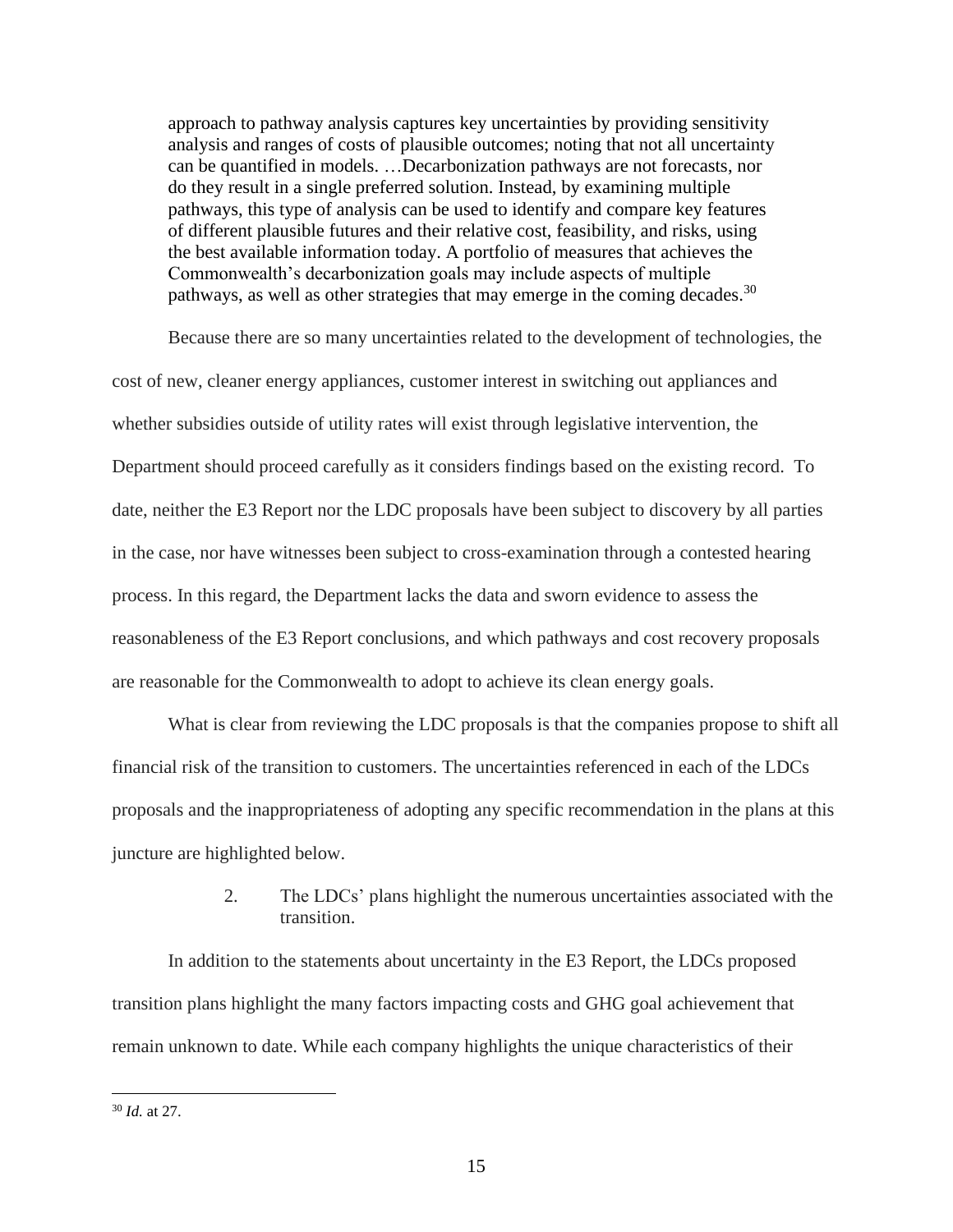service territory and customer base, each proposes utilizing a three-year planning horizon for transition activities, aligned with the Commonwealth's existing energy efficiency three-year plan cycle. Each envisions continued use of the GSEP tariff to continue replacement of the gas distribution networks. And each, as noted previously, asks the Department to approve a new, ratepayer-funded Net Zero Tariff that will finance each individual LDC's transition activities.

These significant requests place all risk associated with the many unknowns in their plans on the Companies' customers. These risks include the timeline and cost impact of any acceleration of depreciation expense associated with the gas infrastructure networks; how the continued build-out of the gas delivery system under the GSEP tariff impacts the changes needed to deliver non-fossil fuels, such as renewable natural gas ("RNG") and hydrogen; the cost of proposed alternative fuel research and pilots; and how customer interest in new clean energy appliances impacts the cost of maintaining the existing gas delivery network. Highlights from each of the LDC plans follow below.

#### a. National Grid's Plan

National Grid boldly proclaims that it has a plan to achieve net zero GHG goals by 2050, if only the Department would approve *today* its plan to "enable adequate LDC progress toward net zero and also manage the cost to customers of the Commonwealth's energy transition" by:

<sup>•</sup> Enabling the procurement of renewable gas, including broadening the standards used to review LDC supply purchases to include non-fossil fuels such as RNG and hydrogen, and allowing for longer-term contracting to support project development;

<sup>•</sup> Accelerating recovery of depreciation expense to reduce the risk (to the company);

<sup>•</sup> Increasing energy efficiency investment and prioritizing building energy envelope improvements and adoption of heat pump technologies;

<sup>•</sup> Funding research, development, and deployment activities that further gas network decarbonization;

<sup>•</sup> Establishing frameworks to incent alternatives to gas infrastructure investment where possible; and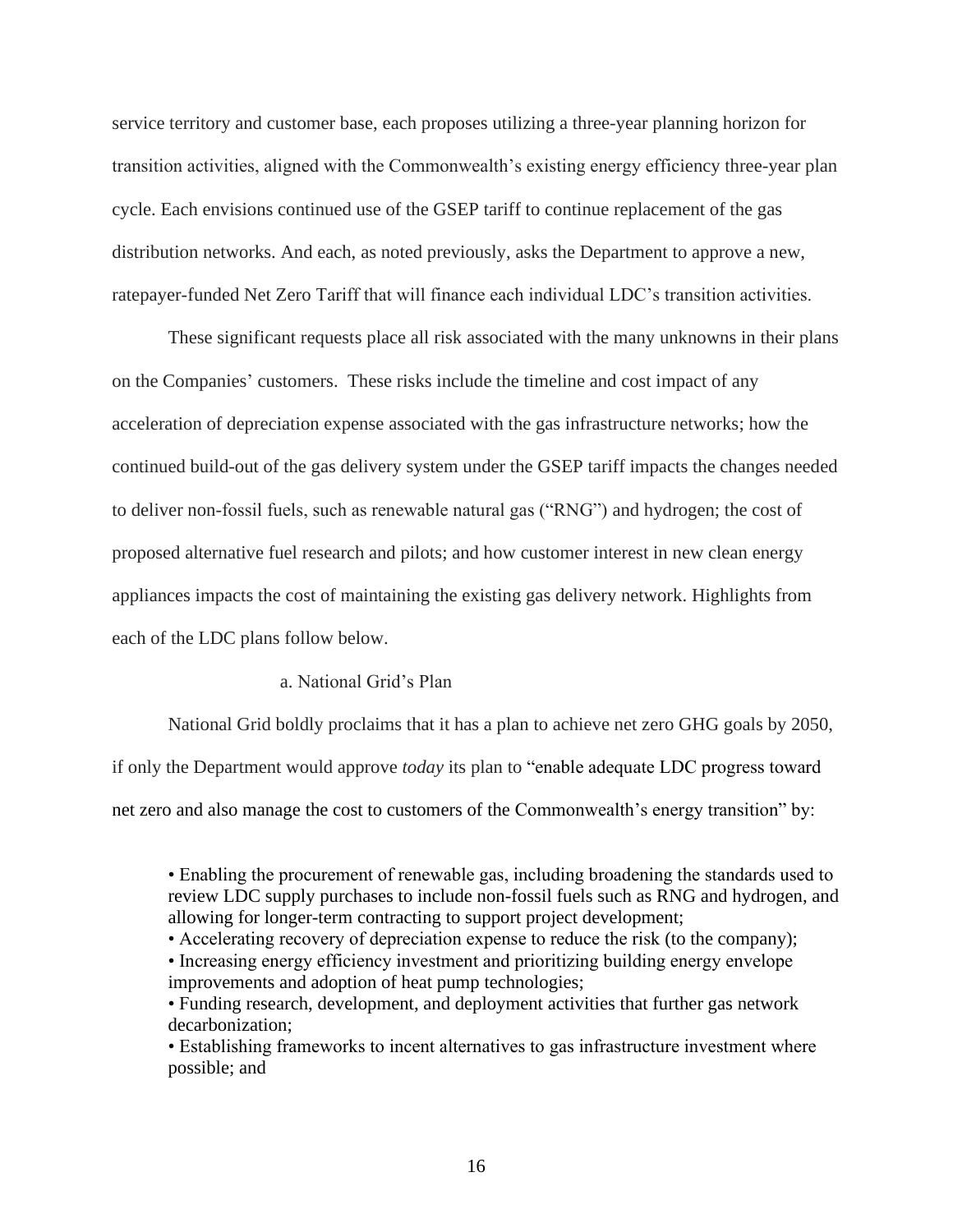• Supporting and formalizing the LDC role in scaling geothermal investments.<sup>31</sup>

National Grid admits, "achieving high levels of electrification is going to require large-scale transformation of customer end-use and community or neighborhood scale coordination of decarbonization decisions and investments. The extent to which transformations can occur at that scale is uncertain."<sup>32</sup> The shift in the financial risk to ratepayers associated with all of these uncertainties is compounded further by the LDCs' request to approve the Net Zero Tariff.

b. Eversource's Plan

In its plan, Eversource proposes that the Department embark on a plan that involves:

- Reducing energy demand and maximizing energy efficiency investments in concert with all decarbonization options
- Hybrid electrification, potential investments and promotion of customer adoption while preserving reliability, especially in markets where full electrification is challenged
- Strategic electrification that relies on clean electricity, and "leverages Eversource's comprehensive planning and execution across its gas and electric companies"
- Decarbonized gas network that focuses on the procurement of low carbon fuels (e.g., RNG, Hydrogen) and investment in its pipeline network to deliver cleaner fuel to natural gas customers, especially those where electrification is not practical.

Notwithstanding this proposal, the Company admits:

…the Pathways are long-term and high level in their nature, and a lot of work is needed to translate them into specific initiatives, programs, and projects. In turn, this "translation" of Pathways into specific activities will demand considering a range of qualitative criteria, including those involving Technology Risk and Customer Choice alignment. Gas delivery system physical attributes are also hugely important -- in fact, often dispositive for whether an initiative makes sense in a particular location. So too, will be the nature of the building stock within Eversource's service territory.<sup>33</sup>

<sup>31</sup> National Grid Plan at 5.

<sup>32</sup> *Id.* at 36.

<sup>&</sup>lt;sup>33</sup> Eversource Plan at 8.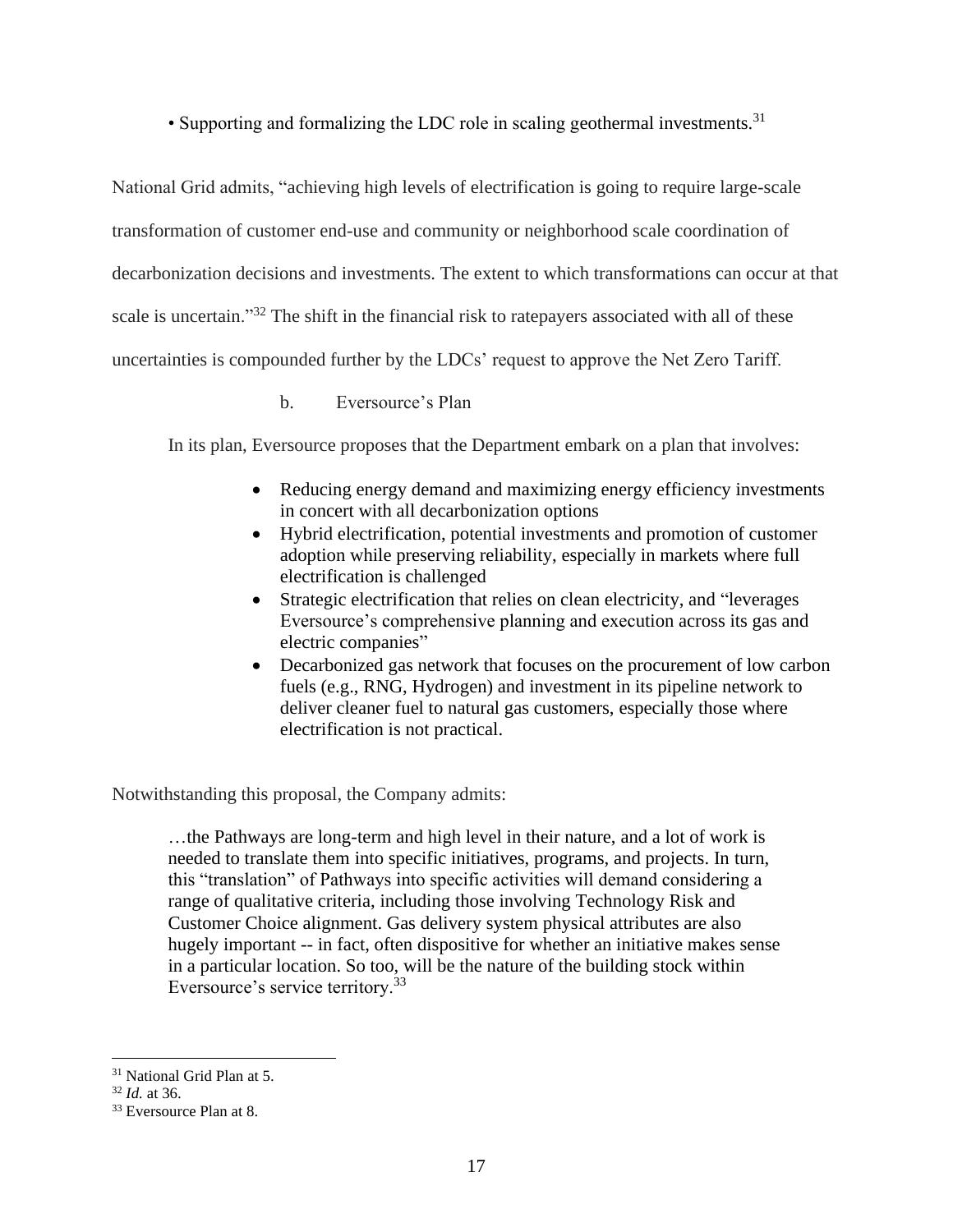## c. Unitil's Plan

Unitil's transition Plan states that it will "build on the Consultant Report's Finding and

Strategy Recommendations, together with FG&E's (Fitchburg Gas & Electric Company's)

unique situation and circumstances."<sup>34</sup> It presents its "Objectives and Guiding Principles" to

support the Commonwealth's climate goals, which are:

- Support customers building shell retrofits and adoption and conversion to efficient electric heating technologies
- Develop programs to procure and utilize renewable and certified gas
- Develop hybrid heating system programs
- Monitor networked geothermal pilot developments and other opportunities
- Manage embedded gas infrastructure costs and
- Manage customer affordability and equity implications<sup>35</sup>

The Company proposes to "monitor" the ongoing networked geothermal pilot projects being conducted by Eversource and National Grid and evaluate future opportunities to deploy the technology, noting the E3 Report's conclusion that the technology and cost underlying geothermal infrastructure is uncertain.<sup>36</sup> Again, highlighting the uncertainty of the proposed gas transition solutions, including new and evolving energy technologies, the uncertain ability of Unitil's customers to adopt electrification and efficiency measures absent high levels of support, and the uncertainties inherent in long-term energy transition pathways, the Company emphasizes what it describes as "the need for supportive, efficient, and constructive regulatory solutions throughout the transition process."<sup>37</sup> Stated another way, Unitil, like the other LDCs asks the Department to foist that financial risk on ratepayers through the adoption of the Net Zero Tariff.

<sup>34</sup> Unitil Plan at 38.

<sup>35</sup> *Id.* at 39.

<sup>36</sup> *Id.* at 46.

<sup>37</sup> *Id.* at 8.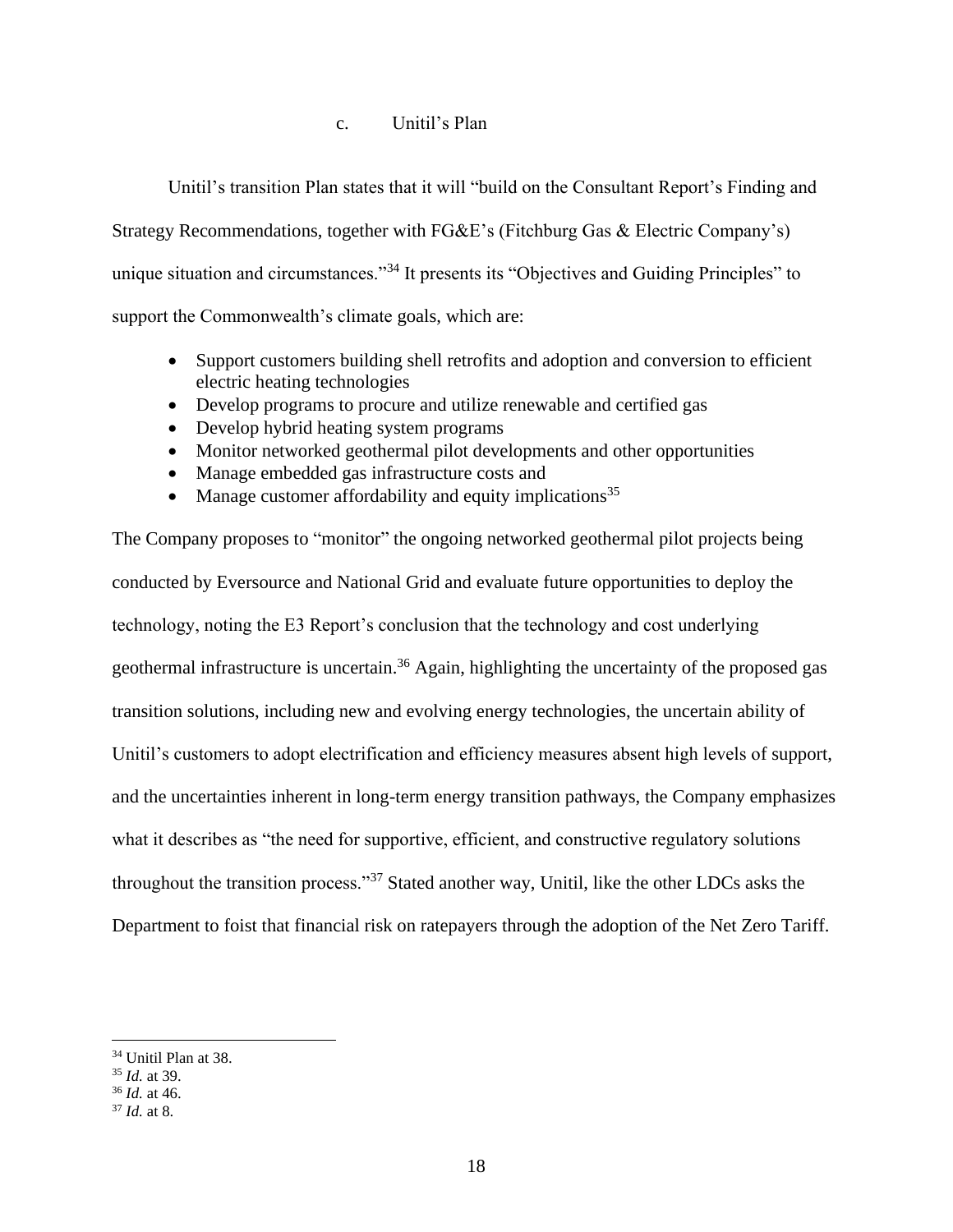## d. Berkshire Gas's Plan

Berkshire's plan, like the other LDCs, offers a variety of transition activities that it states

it will prioritize, assuming Department approval of the Net Zero Tariff and other future cost

recovery mechanisms. The Plan includes:

- customer education "regarding the benefits and disadvantages associated with various energy options;"
- monitoring customer adoption of alternate fuels, including electrification; the "aggressive" promotion of energy efficiency;
- the exploration of several electrification options, including hybrid gas options, to start a pilot program that will allow it to seek out and contract for "differentiated gas;" and
- the incorporation of RNG, such as biomethane; and monitoring and evaluating new lowcarbon technologies.<sup>38</sup>

Like the other LDCs, Berkshire appears to envision a permanent role for LDCs in the transition to clean energy. Berkshire acknowledges, "The exact timing and approach to decarbonization is uncertain."39

#### e. Liberty's Plan

Liberty's Plan, like the other LDCs, envisions a long-term role for gas utility in the Commonwealth's clean energy plans. Liberty states that its plan will include (i) decarbonizing the fuel mix with renewable gas, including biomethane (RNG), hydrogen, and synthetic natural gas, (ii) gas energy efficiency, (iii) building electrification through hybrid heating systems utilizing electricity, natural gas, and renewable gas to meet the energy demand of Liberty's customers, (iv) customer engagement and education, (v) workforce development and (vi) the potential for networked geothermal.<sup>40</sup>

Liberty's Plan highlights the need to retain flexibility, and "leveraging the value of the natural gas system to minimize cost and load impacts of heating electrification on the electric

<sup>38</sup> Berkshire Gas Plan at 12-14.

<sup>39</sup> *Id.* at 10.

<sup>40</sup> Liberty Plan at 13.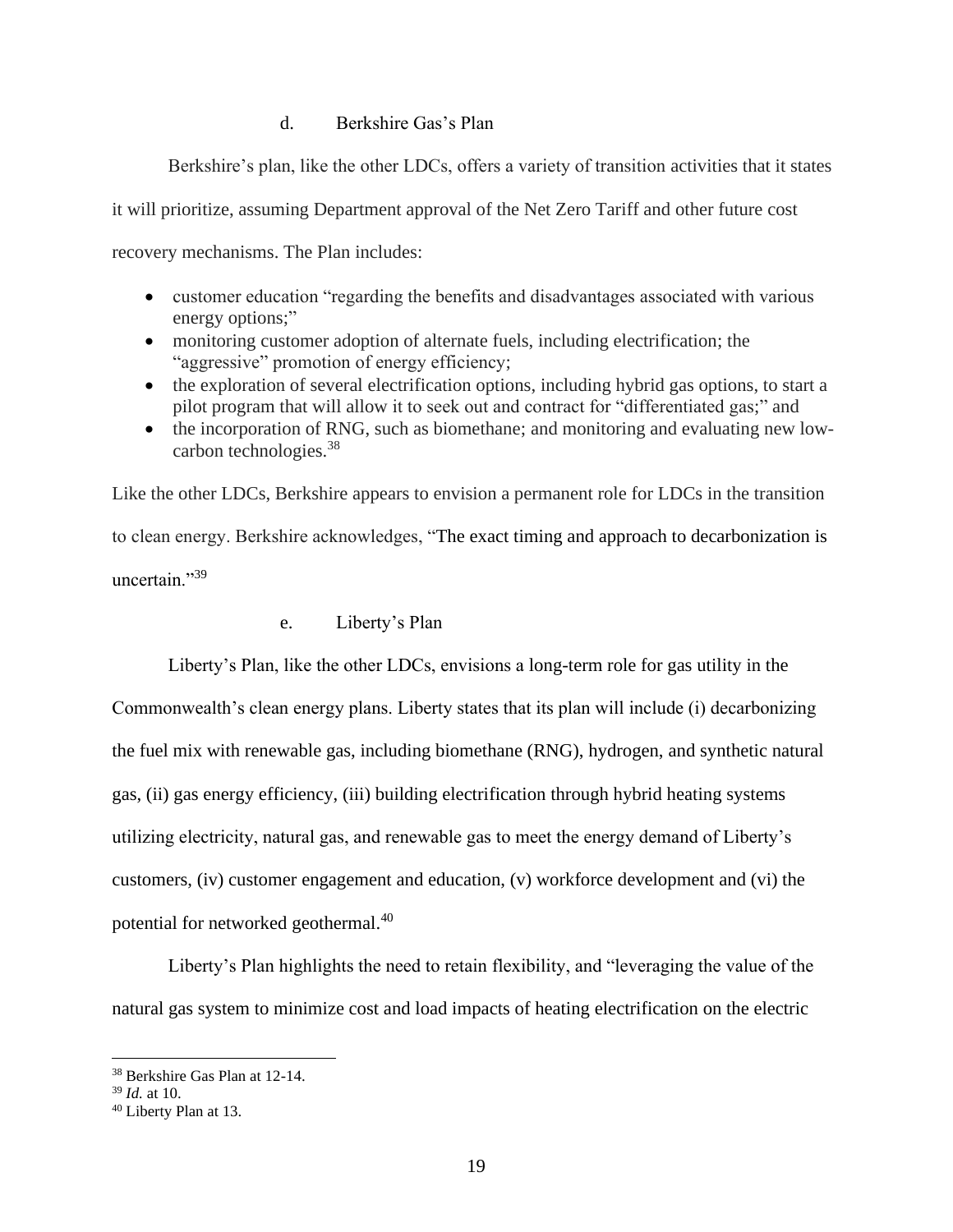system."<sup>41</sup> Liberty characterizes the consultants' proposed pathways as "intended to showcase and contrast distinct approaches to reaching emission reduction targets and did not attempt to develop an 'optimized' pathway."<sup>42</sup> The Plan adopts "the fundamental design of the Hybrid Electrification pathway converting customers from primary gas heating to air source heat pumps with gas supplemental heating." It notes that it included a lower penetration rate of hybrid gaselectric heating within the Plan than was featured in the Consultant Report's Hybrid Electrification pathway. Liberty's Plan also includes incorporating efficient gas appliances, gas heat pumps, building shell upgrades, and "other (gas) energy efficiency measures" as part of the transition. 43

\* \* \* \*

All of the aforementioned plans assume a continuous role for natural gas delivery companies into the future, an acknowledgement of uncertainties associated with every pathway referenced in the E3 report and a desire to avoid financial risk through Department adoption of the proposed Net Zero Tariff.

The various uncertainties highlighted in the E3 report as the LDCs' own filed plans reveal all support rejection of the Net Zero Tariff and other requested cost recovery in this proceeding. , LDC responses filed to date to DPU Staff data requests likewise support DPU denial of the proposed cost-recovery plan. A sampling of the responses is provided below.

#### 3. LDC Responses to DPU Staff Data Requests

The uncertainty inherent in the LDCs' proposals and the various pathways proposed by the E3 consultants is highlighted in the responses to DPU Staff's data requests submitted to date

<sup>41</sup> *Id.* 

 $^{42}$  *Id.* 

<sup>43</sup> *Id.*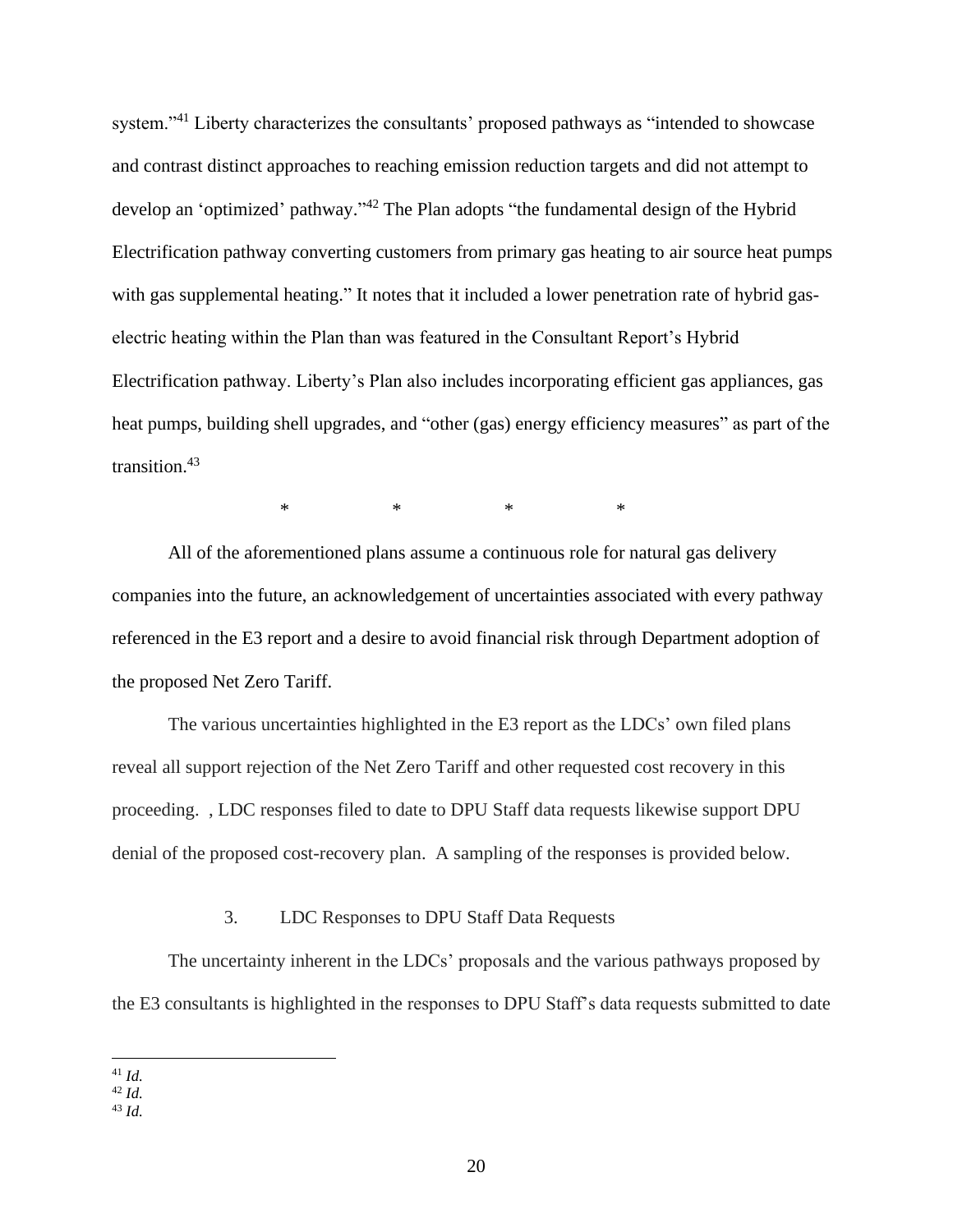in this proceeding. Discovery in the case, permitted only by DPU Staff, will continue through mid-June.

Both the consultants and the LDCs acknowledge that the level of electrification adopted by gas utility customers will be impacted by many factors, including cost, and remains an uncertainty for the LDCs. For example, in response to Information Request DPU-Comm 4-1, which asked the LDCs to "discuss the criteria that LDCs should apply in determining that geographically targeted electrification is a cost-effective solution for a group of gas customers," the LDCs responded:

At this time, the LDCs have not developed definitive criteria that should apply in determining that geographically targeted electrification is a cost-effective solution for a group of gas customers.<sup>44</sup>

Other responses that highlight many of the uncertainties inherent in the transition include this response from National Grid to the DPU Staff's request to define "the short term" in the Company's statement that "the recovery of LDC depreciation expenses will lead to short-term increases in customer bills:"

The Company's statement was intended to reflect that modifications to depreciation schedules to advance recovery of depreciation expense will, all else equal, increase distribution rates in the near term while lowering distribution rates in the longer term. The specific year in which customer bills see distribution rate reductions relative to current depreciation schedule will depend upon the specific depreciation schedule that is implemented. Given this, the Company has not specifically defined "short term."<sup>45</sup>

In a response to DPU Staff's request to provide examples of potential broader sources of

funding beyond gas utility rates paid by LDC customers, the LDCs expressed uncertainty but

nevertheless highlighted the need for such additional funding:

<sup>44</sup> Information Request DPU-Comm 4-1, Response of LDCs, April 28, 2022.

<sup>45</sup> Information Request DPU National Grid 1-2, Response of National Grid, April 28, 2022.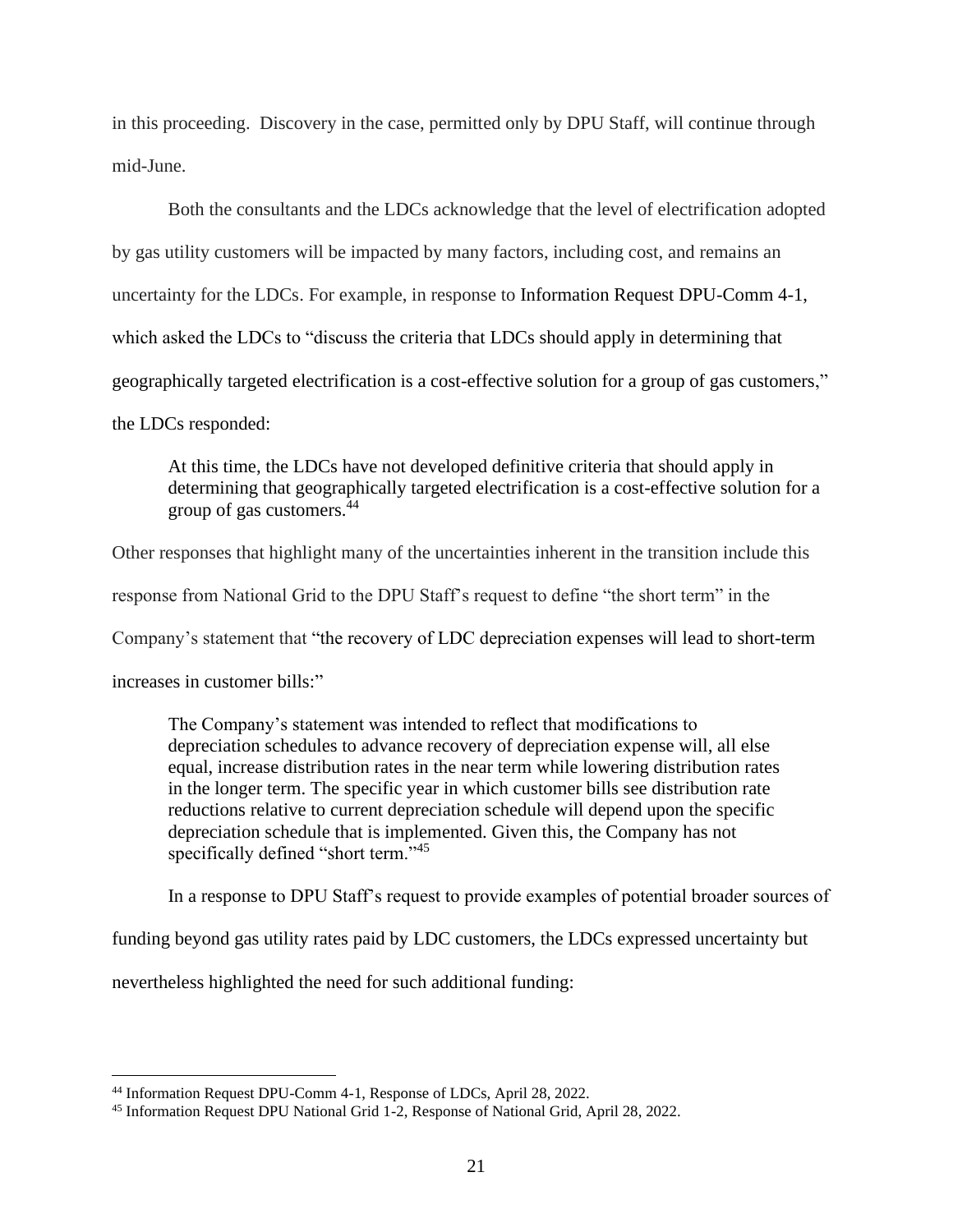…residential unit cost increases in each decarbonization pathway are extraordinary and well beyond the scale and scope of traditional LDC cost recovery mechanisms. For example, High Electrification shows an increase in residential unit costs for those customers who remain on the gas system from \$1.30 per therm in 2020 (\$2020) to \$10.60 per therm (\$2020) in 2050, or a  $CAGR^{46}$  of close to 7.00 percent.

The unit cost increases are attributable to two sets of costs: higher delivery costs and higher commodity costs. Higher delivery costs are largely related to customers departing from the gas system, leaving behind uncollected embedded gas infrastructure costs. Higher commodity costs are largely related to the higher cost of renewable gas in the gas system.

The higher delivery costs and higher commodity costs are primary subsets of a broader group of transition costs related to the Commonwealth's achievement of its climate goals. Other transition costs include: (1) cost associated with restructuring or realignment of gas supply portfolios, including the cost of restructuring supply, storage, and pipeline agreements; (2) workforce transition costs; and (3) other costs associated with the design and implementation of the regulatory designs described in the Regulatory Designs Report, including geographically targeted electrification, non-pipeline solutions, coordinated planning efforts between electric and gas utilities and accelerated depreciation.<sup>47</sup>

In a response that highlights the uncertainties gas utility customers face in paying for a

gas delivery system that more and more customers may be abandoning, the LDCs stated:

Forecasting with accuracy the expected utilization of the gas system under the decarbonization pathways is a significant challenge. The LDCs have extensive historical experience in forecasting demand requirements with accuracy for their Forecast and Supply Plan (F&SP) filings. However, the decarbonization pathways introduce significant uncertainty in developing future forecasts. The LDCs' historical experience in forecasting demand requirements is based on econometric models that establish relationships between customer demands and economic and demographic data, such as population, housing starts, and the relative price of gas and heating oil. However, future LDC demand forecasts will need to incorporate the observed impacts of initiatives that support the Commonwealth's achievement of its climate goals, including the actual pace of customer adoption of electrification measures as well as policy changes, such as incentives to install electric and dual heating technologies and/or limitations on the use of gas (e.g., networked geothermal and targeted electrification). The potential policy changes, the uncertainty of customer adoption of electrification measures, and the need to pilot technologies (e.g., networked geothermal) creates significant uncertainty regarding customer use over the long term and results in greater demand forecast uncertainty.<sup>48</sup>

<sup>46</sup> "CAGR" refers to compound annual growth rate.

<sup>47</sup> Information Request DPU Comm 3-3, Response of LDCs, April 15, 2022:

<sup>48</sup> Information Request DPU Comm 3-7, Response of LDCs, April 15, 2022: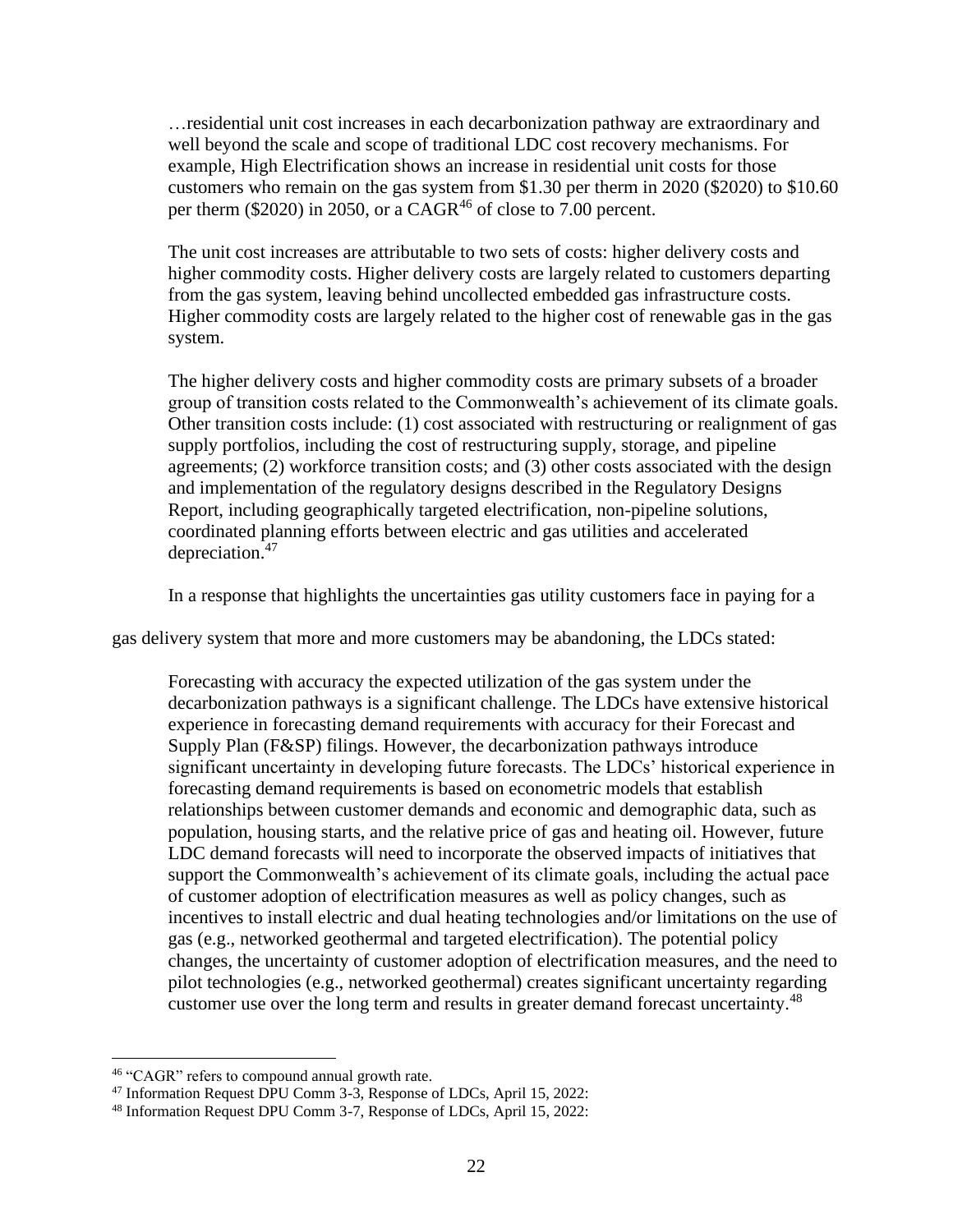Although information gathering will need to continue as a part of this investigation, several themes have emerged from the E3 Report, the LDC plans and the discovery responses filed to date:

- The impacts on short-term and long-term affordability differ significantly among the different scenarios, but both short- and long-term economic impacts must be considered.
- Continued investment in the gas system risks adding to the financial burden of those residential customers who will be the last to "migrate" or transition away from gas.
- Investment in speculative technologies such as hydrogen or gas that is manufactured from biomass or other sources similarly risks burdening consumers with the costs of continued gas infrastructure investment and places the financial gamble of these technologies on consumers.

Based on the analysis by the consultants, the pathways that take a planned approach to

gas decommissioning in stages, including "Targeted Electrification" and "Networked Geothermal," appear to better address affordability concerns in both the short- and long- terms, particularly if low-income customers receive financial support to transition to these alternatives and the needed building shell improvements.<sup>49</sup>

Conversely, the scenario with the least expensive short-term impact but the highest longterm affordability impact appears to be the "Efficient Gas System" scenario. This scenario plans for low levels of investment in building electrification and no development of networked geothermal heat. There is a risk that this scenario would merely delay and exacerbate affordability problems and would leave both migrating and non-migrating low-income consumers in a worse financial situation over the coming decades.<sup>50</sup>

<sup>49</sup> See, Energy+Environmental Economics & Scott Madden Management Consultants, *The Role of Gas Distribution Companies in Achieving the Commonwealth's Climate Goals, Independent Consultant Report, Technical Analysis of Decarbonization Pathways* at Text Box 1, page 56; Fig. 22, page 62; page 70; Fig. 37, page 102.

<sup>50</sup> *Id*. at Fig. 37, page 102.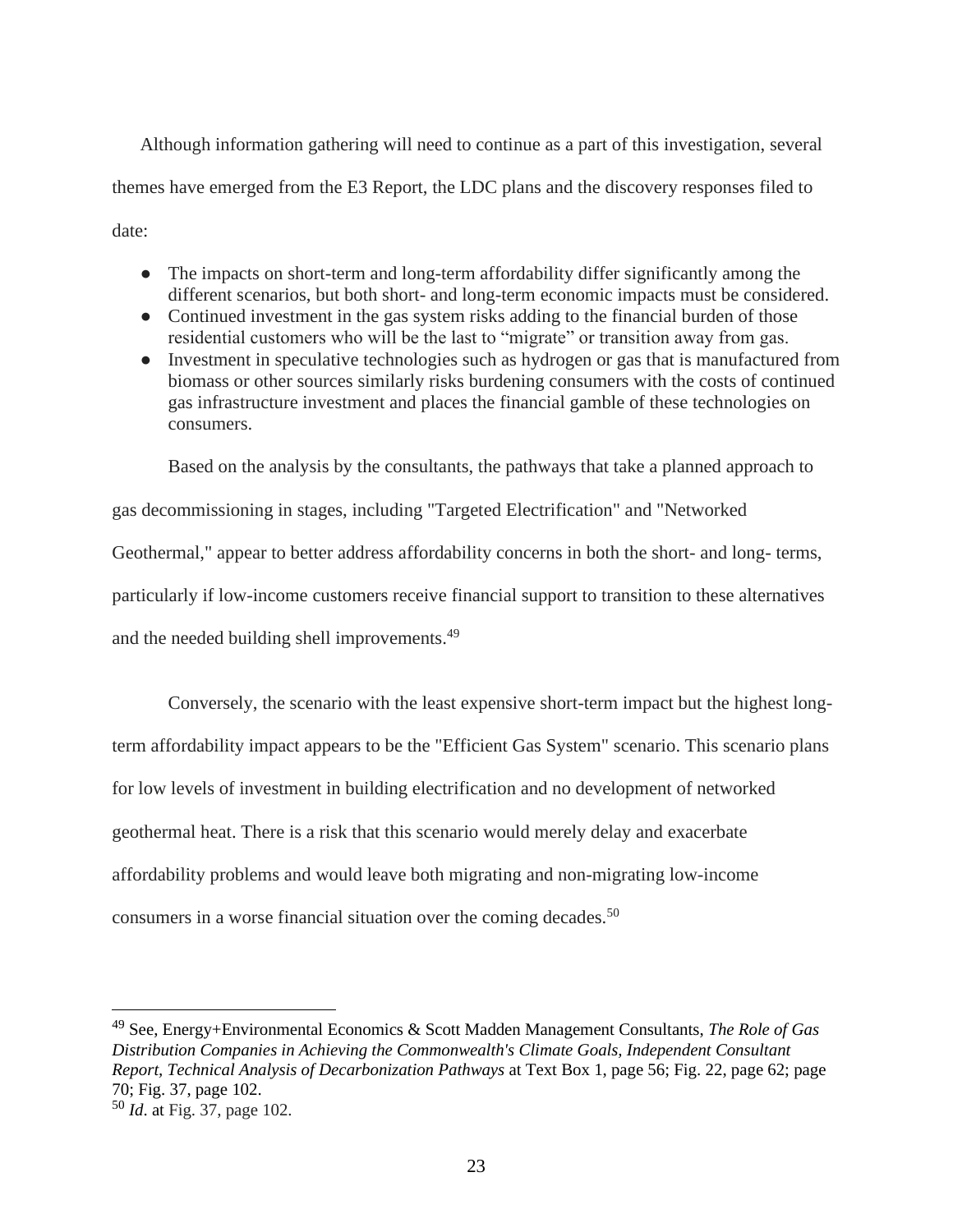Whichever clean energy pathways are ultimately developed and chosen, the Department should consider that the General Court, too, may play a role in protecting affordability through legislation, particularly to support customers with the lowest incomes who cannot afford to transition to alternative sources of heat without financial assistance and who, absent public assistance, are likely to be left subsidizing stranded natural gas infrastructure investment. More public funding will be needed, as expenses associated with this transition will be too great to allocate through essential utility service rates. This is yet another reason to reject the LDCs proposal for the Department to approve the Net Zero Plan Tariff, which inappropriately places incremental funding responsibility on gas company ratepayers.

Both the Plans and the E3 Report point to the need to prioritize additional financial support for those least able to afford home energy efficiency upgrades and new air source heat pumps or other electric home heating systems. As noted earlier in these Comments, low-income consumers are already struggling and cannot be asked to take on even more debt to carry out this transition. For all of these reasons, the Department should not approve any of the LDCs' or E3 Report's plans or pathways at this point. It should address these questions only after further development of the record, which should include a thorough evaluation of ways to provide the financial support that low-income customers will need in order to transition away from natural gas.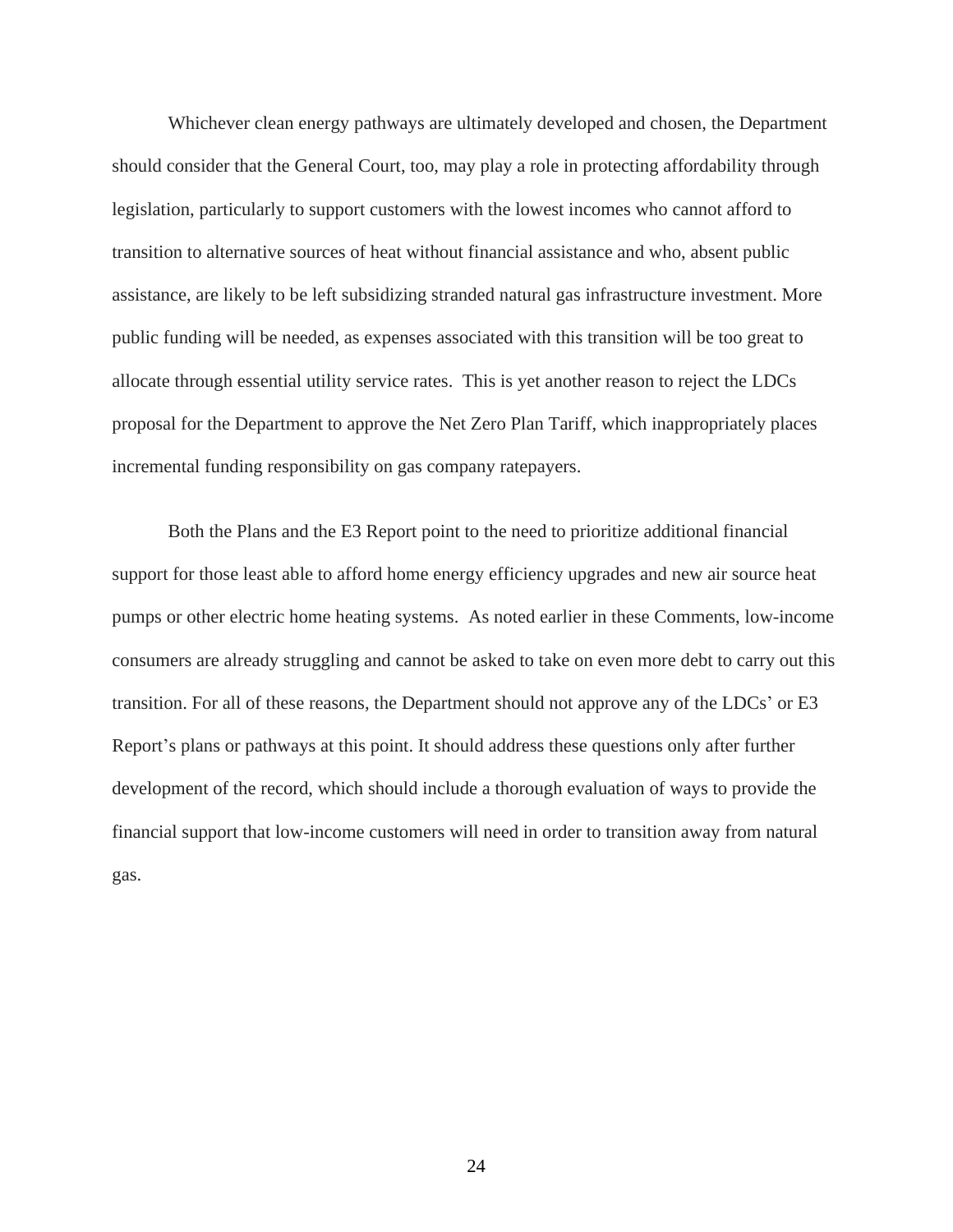**C. The Transition to a 2050 Net Zero Statewide Emissions Limit Will Require Integrated Gas and Electric System Planning, Not Contemplated in This Investigation.**

The E3 Report concludes that several "low-regret" decarbonization technologies can be used across various decarbonization scenarios, despite long-term uncertainty on the direction of achieving net zero GHG goals. They include:

• Energy efficiency through building shell retrofits and energy-efficient equipment, especially for all-electric buildings or buildings using large amounts of renewable gases. Energy efficiency measures decrease the impacts of electrification on the electricity system and reduce demands for expensive and currently non-commercialized renewable gases.

• Building electrification, where feasible, including strategies for all-electric residential new construction and hybrid electrification strategies in existing buildings.

• Biomethane from wastes and residues, including from landfill gases.

• Renewable electricity.<sup>51</sup>

But all scenarios require a substantial transformation of the electric sector, according to the authors, including doubling or tripling current generation capacity to deploy more renewable resources to reach net zero emissions, regardless of the level of electrification pursued. These scenarios envision "the installation of thousands of megawatts of new offshore and onshore wind, utility-scale and distributed solar and new transmission to deliver renewables to the Commonwealth." 52

Regardless of the accuracy of the E3 Report's recommendations, common sense suggests

that a future grid that includes the increased installation of electric air source heat pumps as part

of the Commonwealth's decarbonization strategy will require an assessment of electric grid

planning, in addition to gas delivery assessments. Any finding issued in this investigation should

include the initiation of integrated electric and gas system planning going forward.

<sup>51</sup> E3 Report at 18.

<sup>52</sup> *Id.*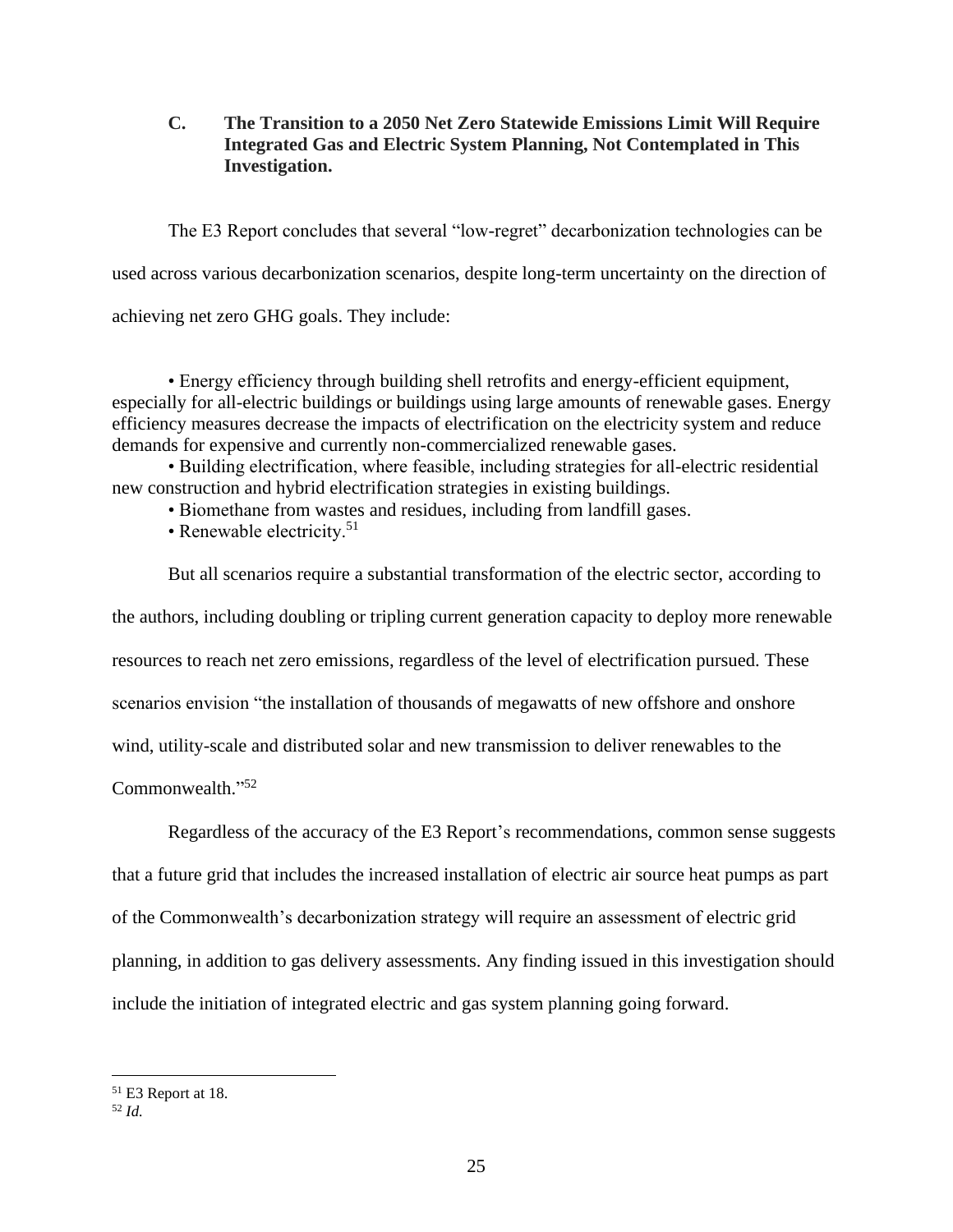#### **D. The Need For the GSEP Tariff Should be Re-evaluated, Either As a Part of This Proceeding or in A New Investigation.**

One of the issues critical to assessing how an equitable transition away from natural gas should occur is to acknowledge the inconsistency of a state energy policy that, on the one hand, has adopted specific clean energy goals that require the state to move away from carbon dioxide and methane-producing energy sources, and on the other, retains a statutory rate structure that specifically permits natural gas utilities to continue to build out and replace infrastructure at a pace that is, in some instances, unparalleled.

The General Court passed "An Act Relative to Gas Leaks Act" in 2014, which created the GSEP surcharge tariff, and allows a broad definition of permitted infrastructure to be included in the special rate recovery category. The GSEP tariff defines "eligible infrastructure replacement'' as a replacement or an improvement of existing infrastructure of a gas company that: (1) is made on or after January 1, 2015; (2) is designed to improve public safety or infrastructure reliability; (3) does not increase the revenue of a gas company by connecting an improvement for a principal purpose of serving new customers; (4) reduces, or has the potential to reduce, lost and unaccounted for natural gas through a reduction in natural gas system leaks; and (5) is not included in the current rate base of the gas company as determined in the gas company's most recent rate proceeding.<sup>53</sup> In a nutshell, the GSEP tariff allows for the replacement of mains, services, meter sets, and other ancillary facilities composed of noncathodically protected steel, cast iron, and wrought iron to be financed through the monthly surcharge – essentially any new investment not associated with serving new customers.

<sup>53</sup> Mass Gen .Laws ch. 164, §144(f).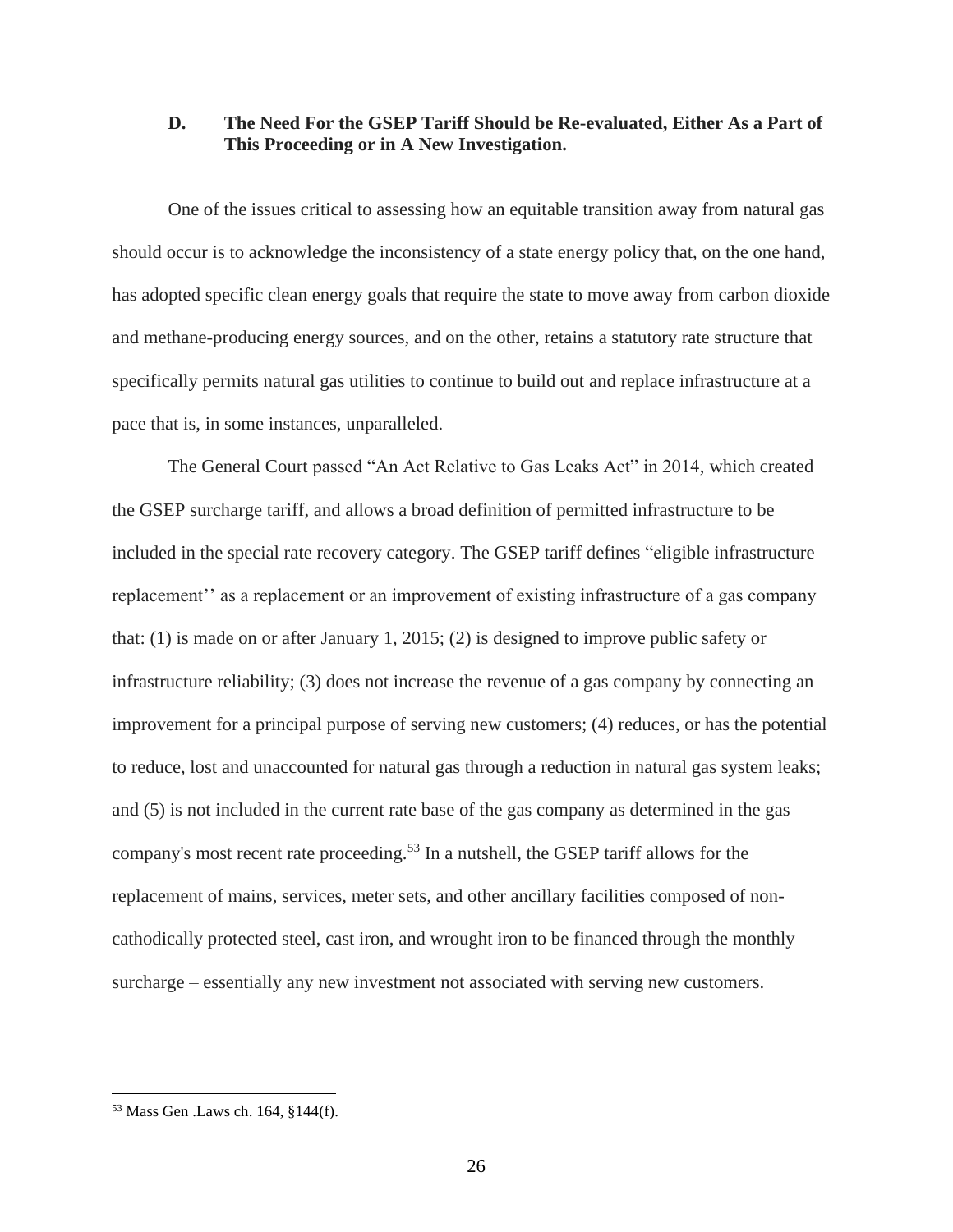Under the existing GSEP tariff, LDCs are allowed cost recovery through a special surcharge in an amount up to 1.5% of the company's revenues. Each gas utility in the state has filed a multi-decade plan to continue the infrastructure replacement through the GSEP tariff.<sup>54</sup> Under rate of return regulation, as the LDCs rate base grows, so too do increased profits and the overall revenue requirement. Accordingly, utilities have a financial interest in increasing investment in delivery service infrastructure.

The continuation of GSEP without both the General Court's and the Department's reevaluation in light of the Commonwealth's clean energy goals comes with a cost. According to the October 2021 report issued by the Gas Leaks Allies group, *GSEP at the Six-Year Mark,* the total cost of GSEP plans is likely to top \$20 billion, a cost, the author notes, that rivals the scale of the Big Dig.<sup>55</sup> Given the Commonwealth net zero by 2050 GHG goals, the question arises as to why ratepayers are required to continue to fund these substantial gas delivery projects when it is unclear if the infrastructure being installed is both necessary given the transitions contemplated in the E3 Report and the LDC plans, or appropriate, given the likelihood of some level of increased electrification in the Commonwealth.

<sup>54</sup> Specifically:

<sup>•</sup> National Grid filed a 20-year plan to replace a total of 3,634 miles of cast iron, wrought iron, and unprotected steel mains and 129,971 unprotected steel services (D.P.U. 14-131)

<sup>▪</sup> Berkshire Gas filed a 20-year plan to replace a total of 109 miles of cast iron and unprotected steel mains (D.P.U. 14-132)

<sup>▪</sup> Liberty Utilities filed a 20-year plan to replace a total of 230 miles of leak-prone main and 13,711 unprotected steel services (D.P.U. 14-133)

<sup>▪</sup> Bay State Gas Company filed a 20-year plan to replace a total of 1,023 miles of cast iron, wrought iron, and unprotected steel mains and approximately 50,000 leak-prone services (D.P.U. 14-134)

NSTAR Gas Company filed a 25-year plan to replace eligible infrastructure, which consists of approximately 745 miles of non-cathodically protected steel and wrought iron mains, approximately 388 miles of cast iron mains, and services, meter sets, and other ancillary facilities (D.P.U. 14-135)

<sup>55</sup> GSEP at the Six Year Mark – A Review of the Massachusetts Gas System Enhancement Program, D. Seavey, PhD, October 2021, p. 8.

https://static1.squarespace.com/static/612638ab5e31f66d7ae8f810/t/61561b8c4955b93159a753a3/1633033102069/ GSEPatTheSix-YearMark.pdf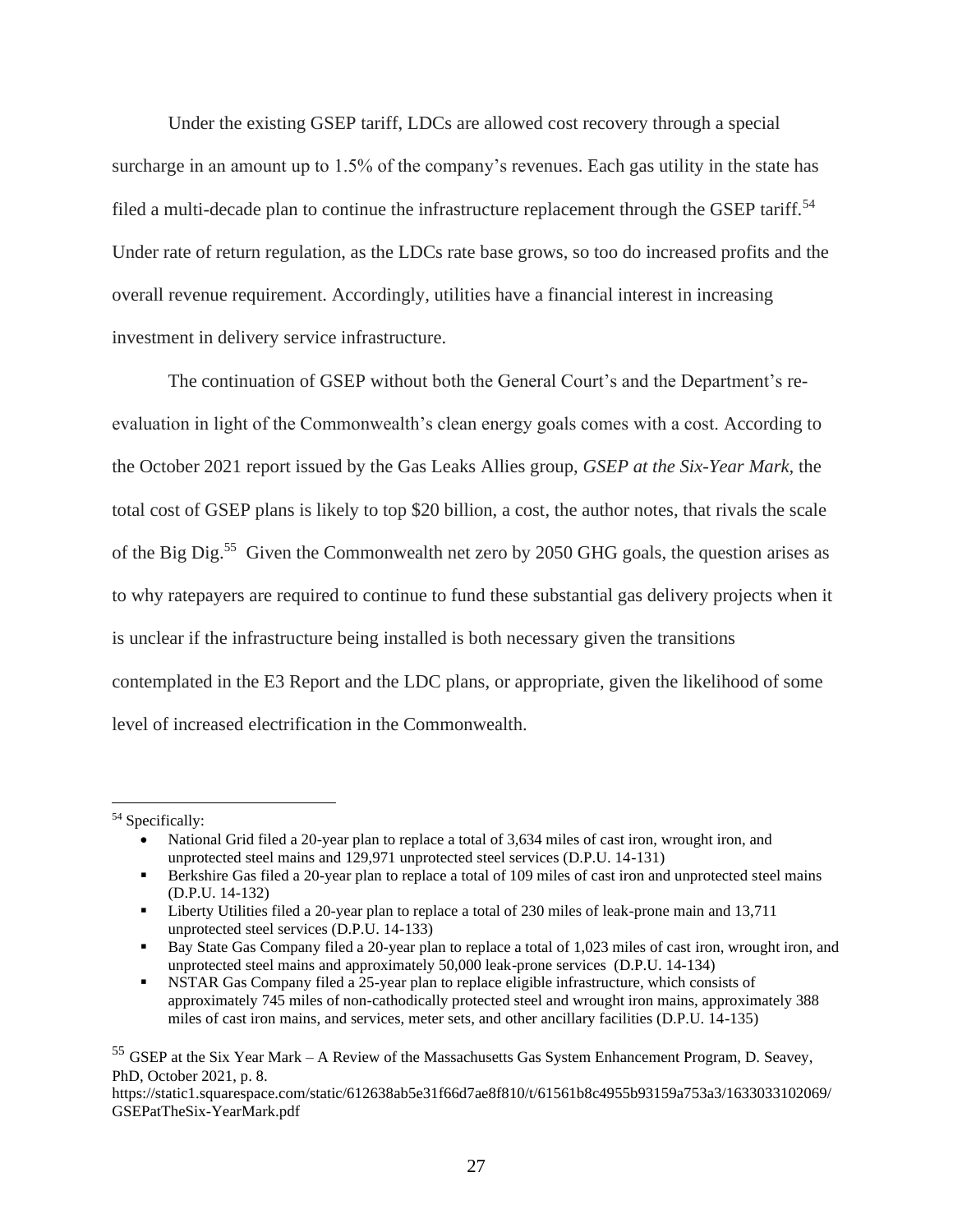As noted by the E3 Report authors, the GSEP upgrades will increase the cost of the gas system and LDC revenue requirements over the coming decade.<sup>56</sup> As customers depart from the gas system in scenarios with high levels of electrification and customer migration, the costs for remaining customers will increase – likely to impractical levels.

Given the Department's prior ruling that a re-examination of the GSEP tariff is not a part of this proceeding, the DPU should either reconsider that finding or immediately open a new proceeding that evaluates the need for this cost recovery mechanism in light of both the information submitted to date in this proceeding and the Commonwealth's GHG reduction goals.

# **E. The LDCs Joint Request for Approval of a Net Zero Cost Recovery Tariff and Other New Cost Recovery Changes Should Be Denied.**

In a 42-page joint filing with the Department that accompanied the filing of the E3 Report, the LDCs request that the Department approve a "Net Zero Enablement Plan Model Tariff" ("Net Zero Tariff") that would "allow the LDCs to institute and continue decarbonization and electrification efforts … that will advance over time" as well as authorization for "a framework for recovery of costs of renewable gas through the respective Cost of Gas Adjustment Clause ("CGA") tariffs."<sup>57</sup> This premature and unsupported request to require gas company ratepayers to foot the bill for undefined and currently unknown gas and clean energy transition costs would effectively place all of the financial risk associated with the transition to net zero GHG emissions on ratepayers, and should be denied.

Under the LDCs regulatory proposal, the LDCs would:

(1) propose to file Net Zero Enablement Plans on a 3-year cycle, to align with 3 year energy efficiency cycle, using a 5 and 10-year planning horizon to allow for

<sup>56</sup> E3 Report at pp. 14-15.

<sup>57</sup> "Common Regulator Framework and Overview of Net Zero Enablement Plans," filed jointly on March 18, 2022, by Eversource, Berkshire Gas, National Grid, Unitil and Liberty.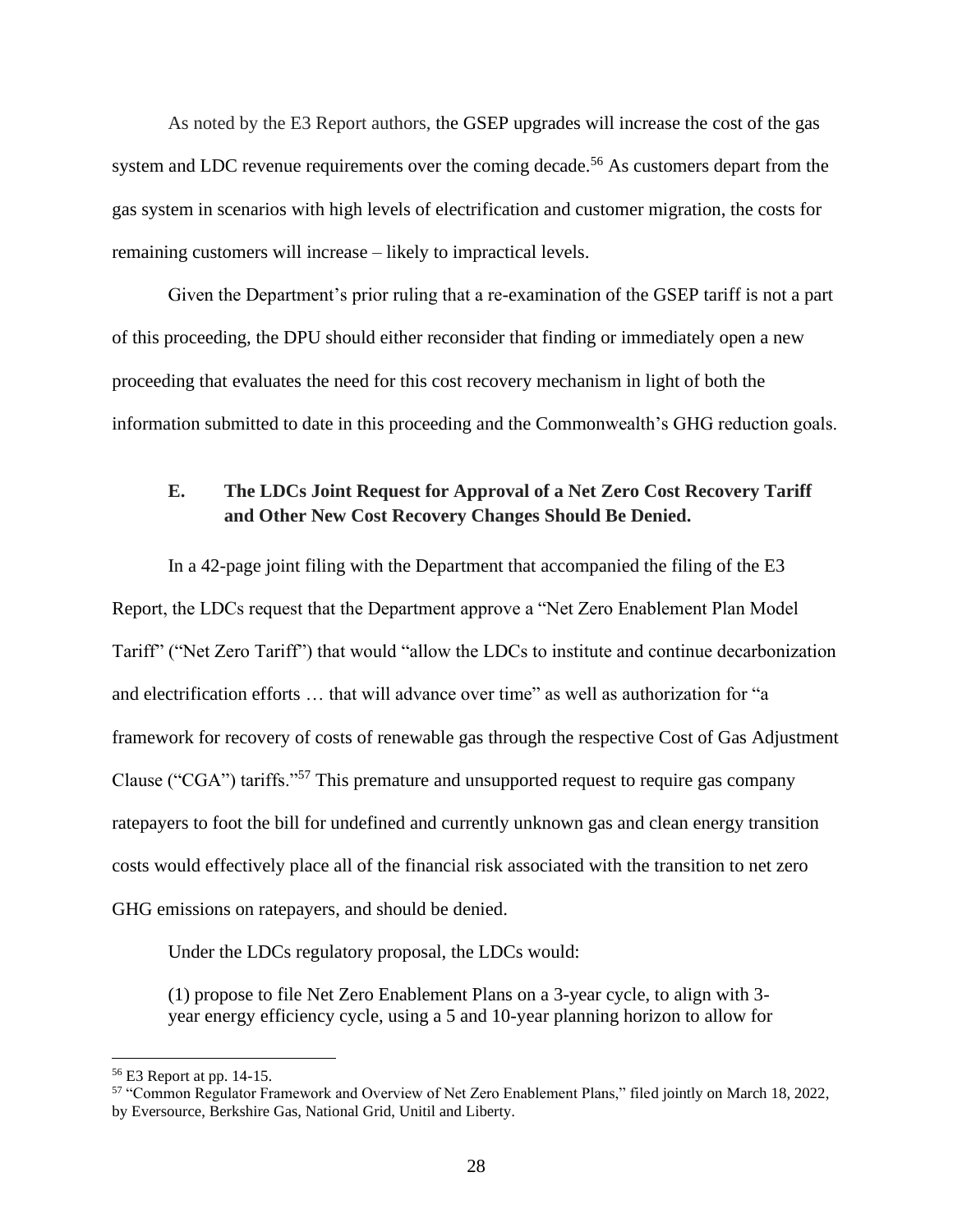review, evaluation of progress, plan updates and proposed modifications to the LDC Net Zero Enablement Plan. (2) demonstrate evaluation of non-pipeline alternatives to mitigate the need for incremental investments in gas infrastructure, as applicable. (3) provide data to inform decision making during the transition. (4) provide periodic updates regarding progress towards addressing transition issues, including EJ issues.

(5) implement other enabling proposals under consideration by LDCs. $^{58}$ 

The LDCs further propose that the Department review their respective initial and

future three-year transition plans Net Zero Enablement Plans pursuant to the following

standard of review:

The LDC's transition portfolio is reasonably designed to contribute to the reduction of GHG emissions to meet net zero emissions by 2050, without compromising the safety, reliability and affordability of service offered to current customers.

The "reasonably designed to contribute to the reduction of GHG emissions" standard is

woefully insufficient to protect ratepayers who would be funding transition activities. The

standard, for example, requires nothing in terms of an assessment of the costs and benefits of any

planned transition action.

Under the proposed Net Zero Tariff, in order to be eligible for cost recovery, an LDC's

Plan costs must be:

(1) incurred within in the scope of project categories authorized by the Model Tariff in furtherance of the LDC's Department-approved Net Zero Enablement Plan, in effect from time to time;

(2) incremental to the LDC's current investment projects or associated with the implementation of new types of technology;

(3) incremental to costs that the LDC currently recovers through base distribution rates for operation and maintenance ("O&M") expenses;

(4) exclusively attributable to enabling Net Zero investments; and

(5) recorded as in-service by December 31 of each NZEP Investment Year.<sup>59</sup>

<sup>58</sup> LDCs Net Zero Regulatory Proposal, p. 18.

<sup>59</sup> *Id.* at 19.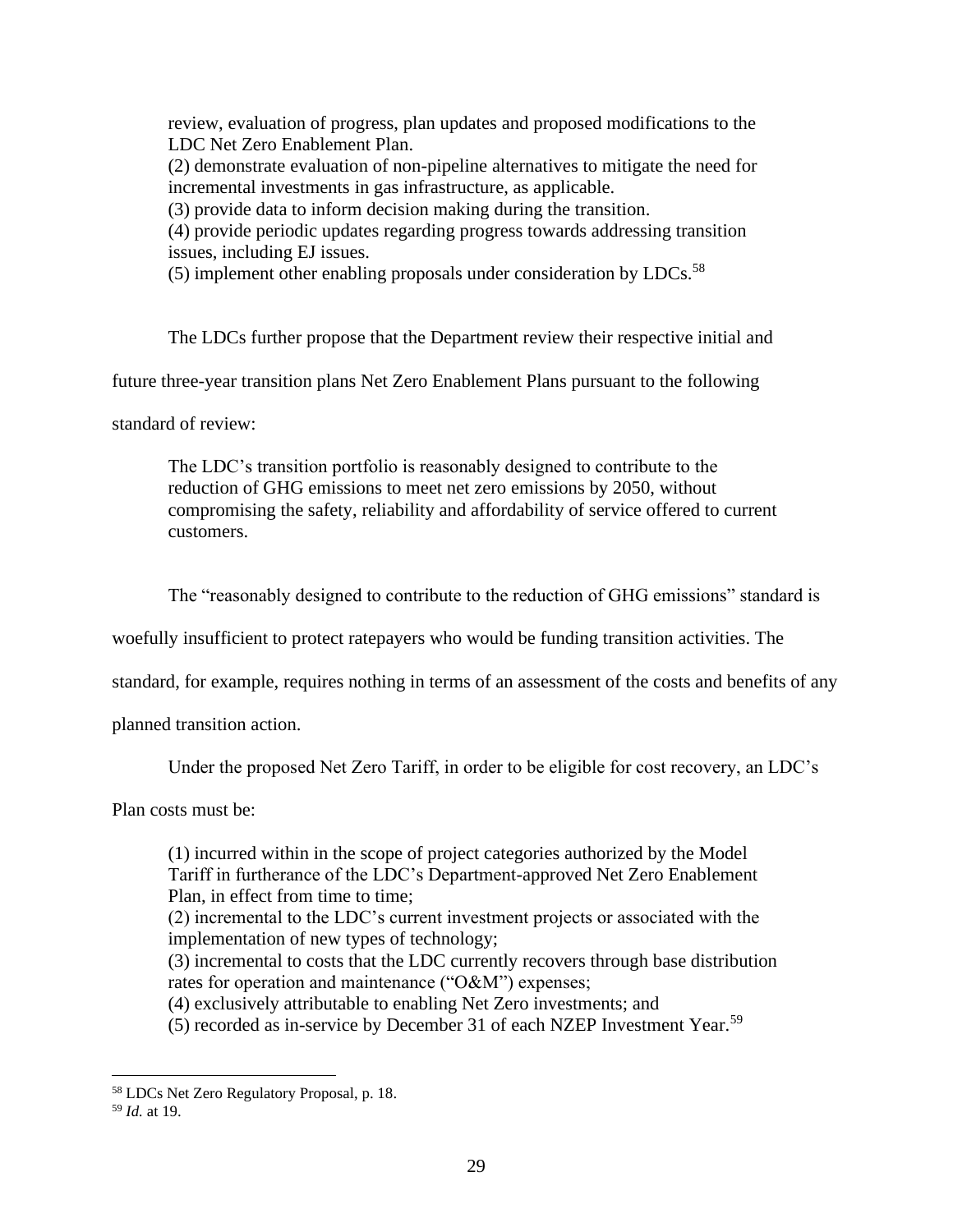The Model Tariff would provide cost recovery for various decarbonization activities proposed by an LDC including, but not limited to: (i) air source heat pumps (to the extent not funded through EE Plans) (ii) efficient gas equipment (iii) hybrid heating systems (iv) hydrogen blending interconnections and installations (v) networked geothermal pilots/programs (vi) renewable gas blending interconnections or installations and (vii) other projects, initiatives, or strategies as proposed by the LDC. In addition, the Model Tariff authorizes cost recovery for a wide variety of expenses, including administration of the transition proposals, data collection, workforce development, customer education, potential customer incentives and reports on an LDC's progress toward the Commonwealth's decarbonization goals.<sup>60</sup>

Other factors support denial of the LDCs' cost recovery request. Like the GSEP tariff, the proposed Net Zero Tariff, which authorizes LDC transition investment and spending and presumes in advance that it is prudent and reasonable, would shift the burden of identifying imprudent investment and unreasonable spending squarely on the shoulders of Department staff and intervenors. The tariff significantly expands recoverable operational costs through what appears to be a volumetric charge for each customer, in addition to a return of and on investment, similar to the GSEP Tariff. For these reasons, too, the proposed tariff and cost recovery scheme should be rejected.

In addition to the Net Zero Tariff, the LDCs also seek Department approval of a procurement strategy to add renewable gas supply to the resource portfolio, pointing to the E3 Report recommendations to blend amounts of renewable gases into the gas delivery system in order to reduce GHG emissions. This strategy would include investigating the deliverability of

<sup>&</sup>lt;sup>60</sup> *Id.* Indeed, given this expansive list of proposed recoverable expense and investment items, the tariff arguably could be called the "everything-but-the-kitchen-sink" ("EBKS") tariff.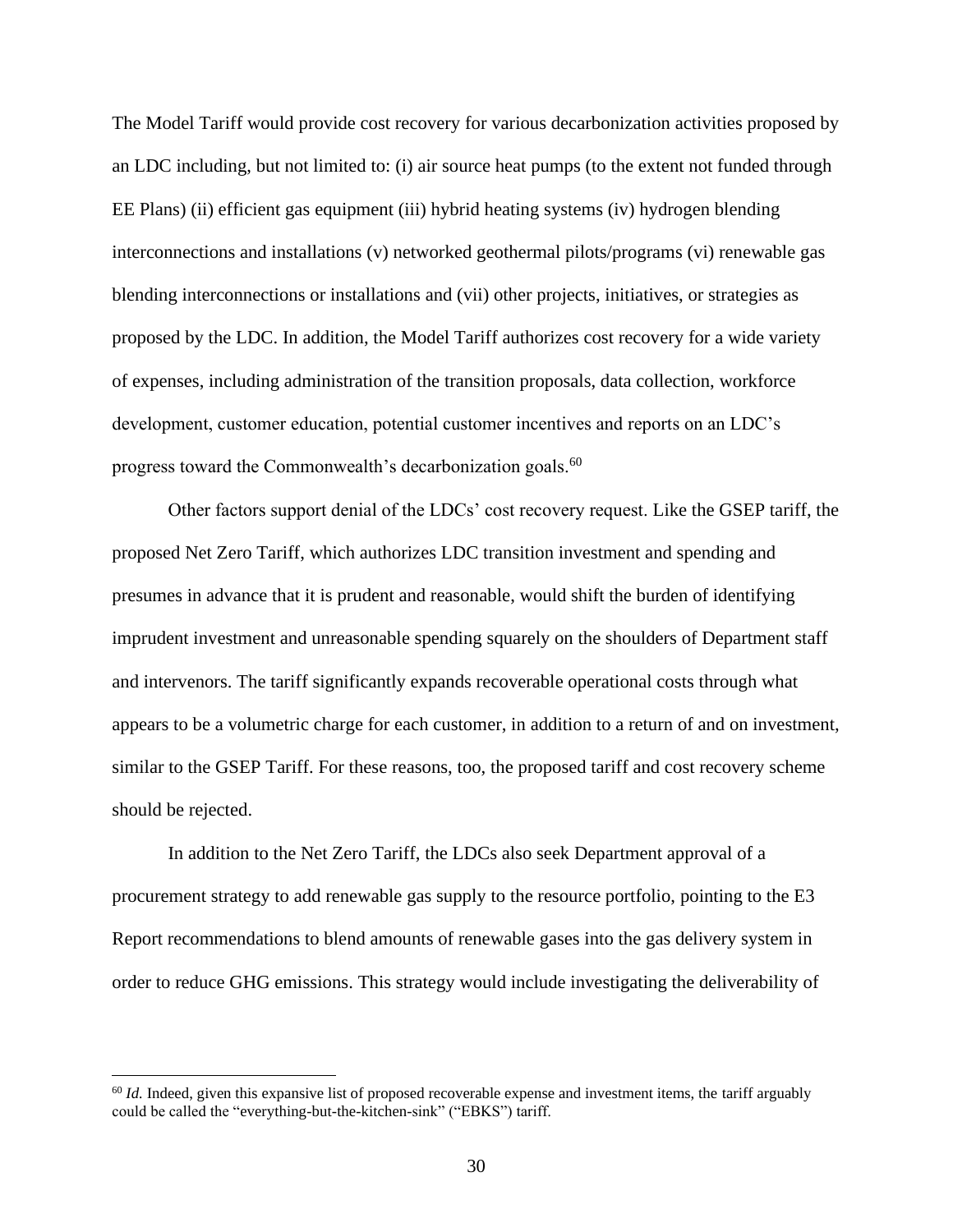biomethane, hydrogen and synthetic gases from a broader range of sources and regions.<sup>61</sup> The LDCs note that, presently, renewable gas does not meet the Department's "least cost" supply planning standards if the Department were to focus solely on the cost of renewable gas as compared to alternative commodity options. As such, the LDCs would have the Department approve procurement of renewable gas even if the procurement is not the least cost commodity option.<sup>62</sup> The LDCs also ask that the Department review future long-term contracts that include the procurement of renewable gas by including the potential decarbonization benefits of renewable gas as a non-price factor to be balanced with other non-price factors, and price considerations.<sup>63</sup>

This request to alter the least cost standard of gas procurement promises to add additional costs to the monthly gas bill without clear standards as to how benefits would be assessed, and without a clear understanding of the costs of "biomethane, hydrogen and synthetic gases from a broader range of sources and regions."<sup>64</sup>

While the LDCs acknowledge the need for low-income customer protections in light of the costs of migrating from the gas system or, alternatively, remaining on a gas system with a shrinking customer base, the LDC cost recovery proposal (including the Net Zero Tariff) offers no insight on how low-income customers would be protected from paying for the new costs collected through the proposed Tariff and altered least cost gas standard. For these reasons, too, the LDCs cost recovery proposals should be rejected.

#### **III. CONCLUSION**

In accordance with the arguments presented above, we urge the Department to:

<sup>61</sup> *Id.* at 20.

<sup>62</sup> *Id.*

<sup>63</sup> *Id.*

<sup>64</sup> *Id.*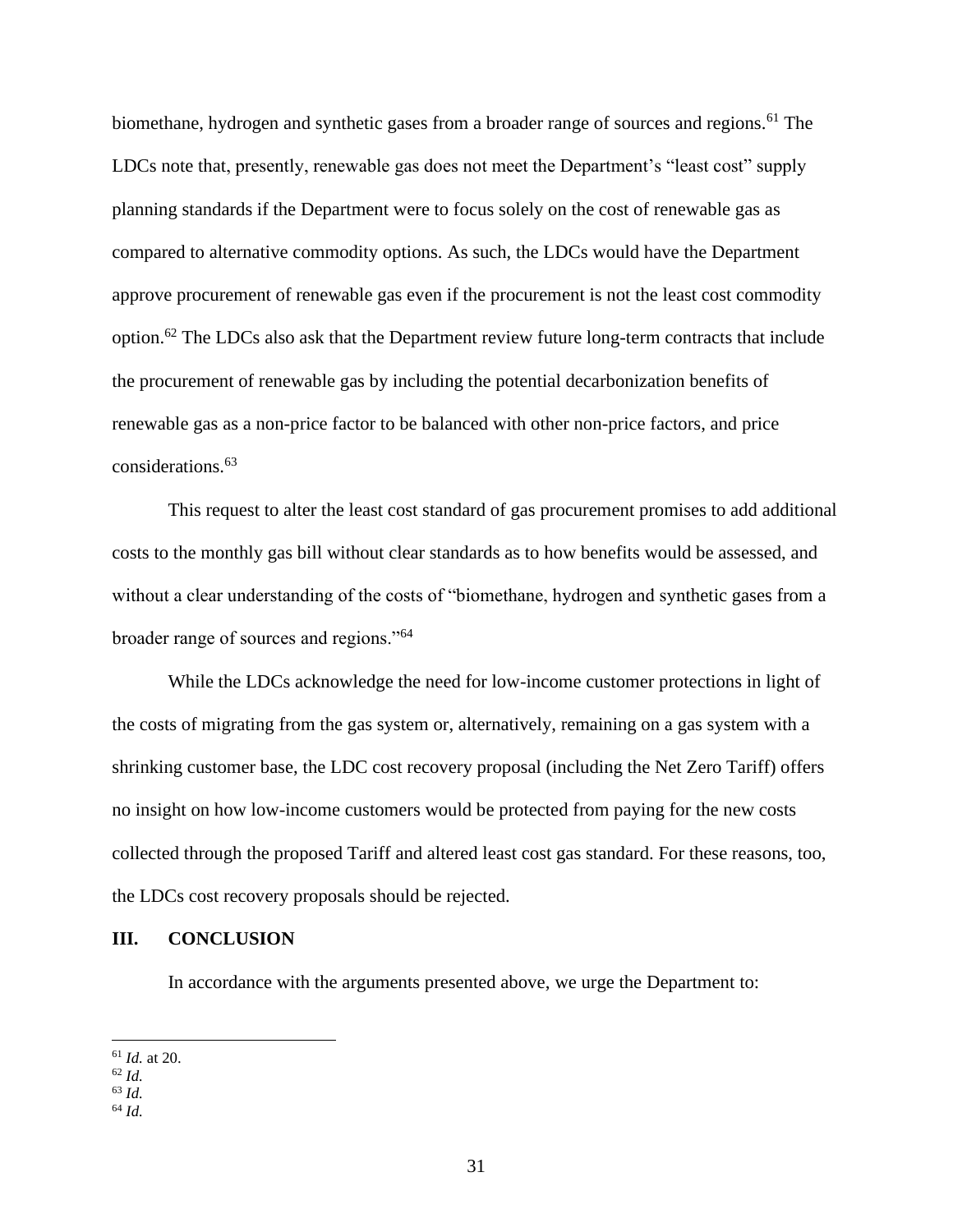(1) ensure that low-income customers, who are unlikely to be able to afford the switch to clean energy appliances and migrate away from the gas utility system, are held harmless from increased utility costs associated with the transition to cleaner energy;

(2) refrain from adopting any particular pathway recommended by the LDCs and their consultants at this time, given the significant and multi-faceted uncertainty surrounding technology development, costs of new fuels, customer adoption rates of new clean energy appliances, and whether the General Court and/or federal government will provide assistance outside of ratepayer funding to reduce transition costs;

(3) instead initiate a least-cost GHG-reduction planning process, integrated with electric grid planning, to evaluate needed infrastructure changes and fuel procurement;

(4) re-evaluate the necessity of the existing Gas System Enhancement Plan ("GSEP") tariff, which adds significant costs each month and for the foreseeable future to gas customer bills; and

(5) reject the Local Distribution Companies' <sup>65</sup> requested approval of a new Net Zero Enablement Plan Model Tariff ("Net Zero Tariff"), and other cost recovery proposals (in addition to the GSEP), which would enable unlimited spending on vaguely identified "transition costs" and place all financial risk associated with the transition to clean energy on ratepayers.

Dated: May 6, 2022

Very truly yours,

By: /s/\_*\_\_KarenLusson\_\_\_* 

Jenifer Bosco, Attorney Karen Lusson, Attorney National Consumer Law Center 7 Winthrop Square, 4th floor Boston, MA 02110 617-542-8010 [jbosco@nclc.org](mailto:jbosco@nclc.org) [klusson@nclc.org](mailto:klusson@nclc.org)

<sup>65</sup> The LDCs consist of The Berkshire Gas Company, Eversource Gas Company of Massachusetts and NSTAR Gas Company each d/b/a Eversource Energy, Fitchburg Gas and Electric Light Company d/b/a Unitil, Liberty Utilities (New England Natural Gas Company) Corp. d/b/a Liberty, and Boston Gas Company d/b/a National Grid.